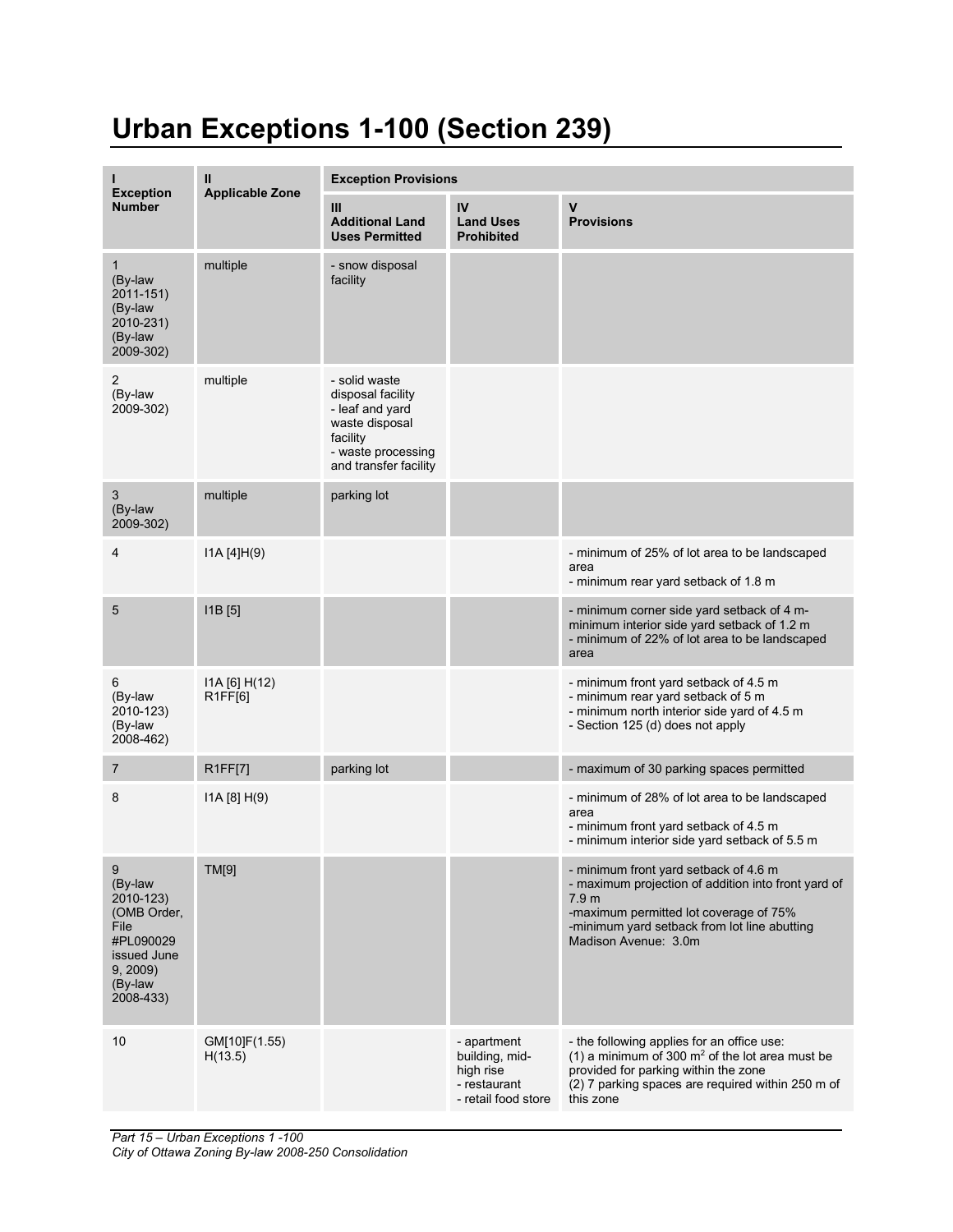| <b>Exception</b>                         | Ш<br><b>Applicable Zone</b>       | <b>Exception Provisions</b>                          |                                                                                                                               |                                                                                                                                                                                                                                                                                                                                                                                                                                                                                                                                                                                                                                                                                      |  |
|------------------------------------------|-----------------------------------|------------------------------------------------------|-------------------------------------------------------------------------------------------------------------------------------|--------------------------------------------------------------------------------------------------------------------------------------------------------------------------------------------------------------------------------------------------------------------------------------------------------------------------------------------------------------------------------------------------------------------------------------------------------------------------------------------------------------------------------------------------------------------------------------------------------------------------------------------------------------------------------------|--|
| <b>Number</b>                            |                                   | Ш<br><b>Additional Land</b><br><b>Uses Permitted</b> | IV<br><b>Land Uses</b><br><b>Prohibited</b>                                                                                   | $\mathbf v$<br><b>Provisions</b>                                                                                                                                                                                                                                                                                                                                                                                                                                                                                                                                                                                                                                                     |  |
|                                          |                                   |                                                      | - retail store<br>- place of<br>assembly                                                                                      |                                                                                                                                                                                                                                                                                                                                                                                                                                                                                                                                                                                                                                                                                      |  |
| 11                                       | GM1[11]F(1.0)H<br>$(13.5)$ S 124  | - automobile<br>service station<br>- gas bar         | - apartment<br>building, mid-<br>high rise<br>- restaurant<br>- retail food store<br>- retail store<br>- place of<br>assembly | - Section 3 does not apply<br>- automobile service station permitted in Area A<br>of Schedule 124<br>- yard setbacks as per Schedule 124<br>- 4 parking spaces must be provided for the<br>automobile service station and may occupy any<br>area on the lot other than Area B of Schedule 124<br>- parking spaces for dwelling units must be<br>located in Area B of Schedule 124, and shall<br>have access from Scott Street                                                                                                                                                                                                                                                        |  |
| 12<br>(By-law<br>2015-43)                | Reserved for<br><b>Future Use</b> |                                                      |                                                                                                                               |                                                                                                                                                                                                                                                                                                                                                                                                                                                                                                                                                                                                                                                                                      |  |
| 13<br>(By-law<br>2014-24)                | Reserved for<br>Future Use        |                                                      |                                                                                                                               |                                                                                                                                                                                                                                                                                                                                                                                                                                                                                                                                                                                                                                                                                      |  |
| 14<br>(By-law<br>2014-292)               | AM1[14] -h                        |                                                      |                                                                                                                               | - apartment building, low rise; apartment dwelling,<br>mid rise; apartment dwelling, high rise; office and<br>medical facility not permitted until the 'h' symbol<br>has been removed<br>- the "h" symbol will not be removed until it has<br>been demonstrated to Council that adequate<br>sanitary sewer and transportation capacity exists<br>to accommodate development of the permitted<br>uses in this zone<br>- maximum permitted building heights: 11 m, for<br>that area of a lot located within 30m of a<br>residential zone; 30 m in all other cases                                                                                                                      |  |
| 15                                       | GM1[15]F(1.5)H<br>(13.5)          |                                                      | - bank<br>- restaurant, full<br>service<br>- retail food store<br>- retail store                                              | - full floor space index may be used for<br>commercial uses                                                                                                                                                                                                                                                                                                                                                                                                                                                                                                                                                                                                                          |  |
| 76<br>(Subject<br>to By-law<br>2011-216) | IL8 [16] F(1.0)<br>H(11)          | <i>- retail store</i>                                |                                                                                                                               | - office uses limited to 40% of the minimum<br>gross floor area of a building or 1,756 m <sup>2</sup> ,<br>whichever is the lesser<br>- parking for the lot may be located on the<br>northwest corner of Hinton Avenue North and<br>Armstrong Street, and on the southwest<br>corner of Hamilton Street North and<br><b>Armstrong Street</b><br>- existing yards are deemed to be in<br>conformity provided they were lawfully<br>established prior to March 4, 1998;<br>- retail store permitted provided the<br>cumulative gross floor area occupied by this<br>use does not exceed 10% of the permitted<br>gross floor area of the lot<br>- minimum required lot area is 900 $m2$ |  |
| 17                                       | TM[17]                            | - parking lot                                        |                                                                                                                               |                                                                                                                                                                                                                                                                                                                                                                                                                                                                                                                                                                                                                                                                                      |  |
| 18<br>(By-law                            | Reserved for<br><b>Future Use</b> |                                                      |                                                                                                                               |                                                                                                                                                                                                                                                                                                                                                                                                                                                                                                                                                                                                                                                                                      |  |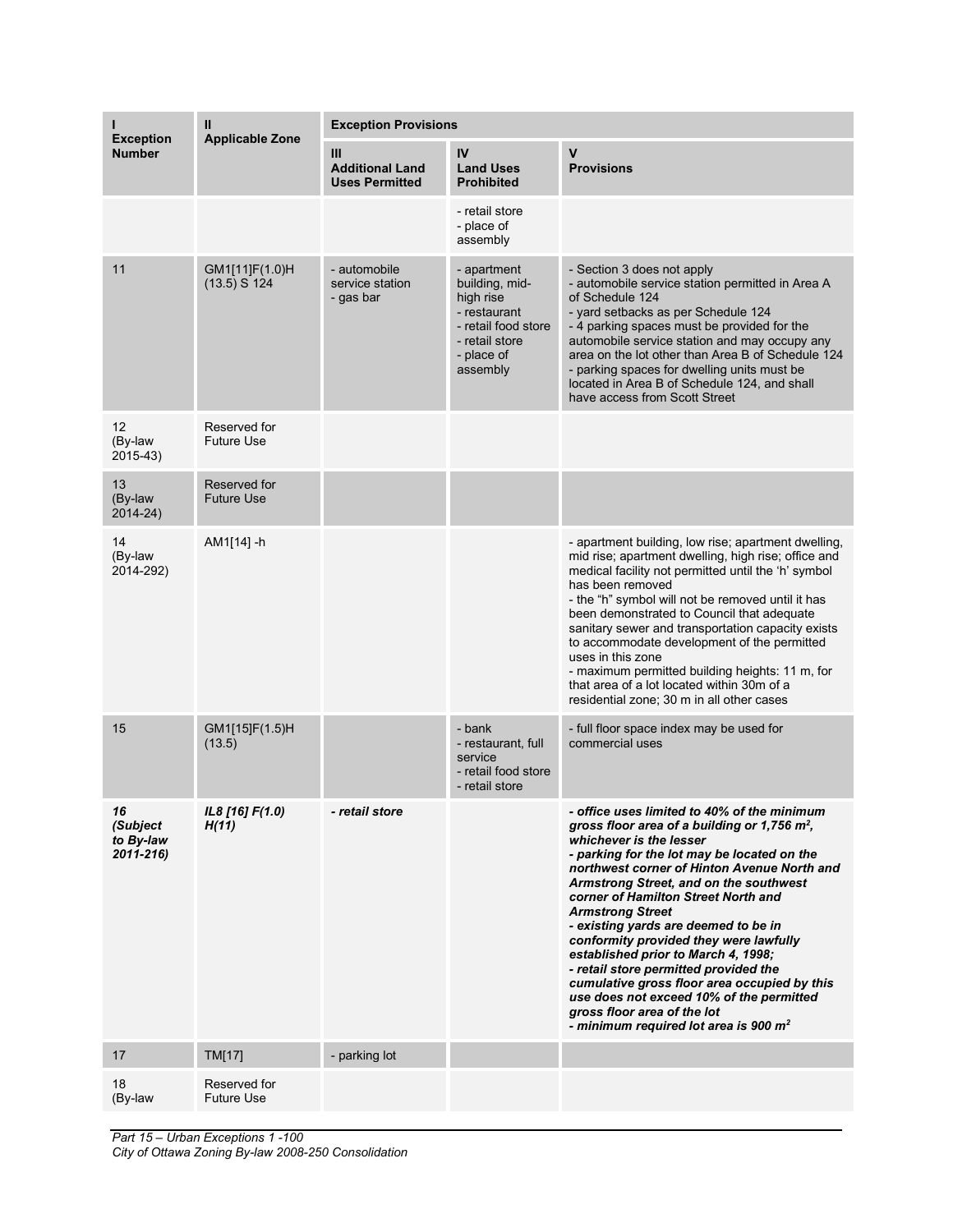|                                                                                                                           | Ш<br><b>Applicable Zone</b>                                 | <b>Exception Provisions</b>                          |                                             |                                                                                                                                                                                                                                                                                                                                                                                                                                                                                                                                                                                                                                         |  |
|---------------------------------------------------------------------------------------------------------------------------|-------------------------------------------------------------|------------------------------------------------------|---------------------------------------------|-----------------------------------------------------------------------------------------------------------------------------------------------------------------------------------------------------------------------------------------------------------------------------------------------------------------------------------------------------------------------------------------------------------------------------------------------------------------------------------------------------------------------------------------------------------------------------------------------------------------------------------------|--|
| <b>Exception</b><br><b>Number</b>                                                                                         |                                                             | Ш<br><b>Additional Land</b><br><b>Uses Permitted</b> | IV<br><b>Land Uses</b><br><b>Prohibited</b> | $\mathsf{V}$<br><b>Provisions</b>                                                                                                                                                                                                                                                                                                                                                                                                                                                                                                                                                                                                       |  |
| $2015-45$                                                                                                                 |                                                             |                                                      |                                             |                                                                                                                                                                                                                                                                                                                                                                                                                                                                                                                                                                                                                                         |  |
| 19                                                                                                                        | AM5[19]<br>AM5[19] H(28)                                    |                                                      |                                             | - the cumulative total gross floor area for the<br>lands to which this exception and the AM5[134]<br>H(28) Zone are applied must not exceed 130,064<br>square metres, to be pro-rated on an individual<br>zone basis                                                                                                                                                                                                                                                                                                                                                                                                                    |  |
| 20<br>(By-law<br>2015-45)                                                                                                 | Reserved for<br><b>Future Use</b>                           |                                                      |                                             |                                                                                                                                                                                                                                                                                                                                                                                                                                                                                                                                                                                                                                         |  |
| 21                                                                                                                        | AM5[21] S 114<br>AM5[21]                                    |                                                      |                                             | - maximum building height as shown on Schedule<br>114<br>- Section 109 does not apply along the easterly<br>lot line abutting the hydro right-of-way<br>- Sections $185(2)(a)$ . (c), (d), (e) and (h) do not<br>apply and the lot area, yards and landscaping<br>requirements are as shown on Schedule 114<br>- 2 parking spaces per 100 $m2$ of gross floor area<br>are required if 25% or less of a building is<br>occupied by a medical facility<br>- 4 parking spaces per 100 $\mathrm{m}^2$ of gross floor area<br>are required if more than 25% of a building is<br>occupied by a medical facility                               |  |
| 22                                                                                                                        | MC12[22]F(3.0) S<br>99 & 100<br>MC12[22]F(3.0) S<br>26 & 27 |                                                      |                                             | - retail store permitted only at grade<br>- commercial uses limited to 1.0 floor space index<br>- commercial uses to be located in Area Y on<br>Schedule 99<br>- parking lot and day care use to be located in<br>Area Z on Schedule 99<br>- maximum building height in accordance with<br>Schedule 100<br>- minimum 6 m yard setback required<br>- required landscaped area may be located on a<br>podium in Area Z on Schedule 99<br>- parking prohibited in required yards adjacent to<br><b>Holland Ave</b><br>- existing yards are deemed to be in conformity<br>provided they were lawfully established prior to<br>March 4, 1998 |  |
| 23                                                                                                                        | MC[23]F(2.5) S<br>119                                       |                                                      |                                             | - maximum building height, permitted projections<br>and required yard setbacks in accordance with<br>Schedule 119<br>- maximum FSI (2.5)<br>- yards abutting Hickory Street to be landscaped<br>- all parking to be located below grade                                                                                                                                                                                                                                                                                                                                                                                                 |  |
| 24<br>(By-law<br>2014-94)<br>(OMB Order,<br>File<br>#PL091175,<br>issued<br>December<br>10, 2012)<br>(By-law<br>2010-192) | MC[24] F(4.1)<br>S129                                       |                                                      |                                             | - maximum building height, permitted projections<br>and required yard setbacks as per Schedule 129<br>- at least 50% of required parking spaces must be<br>located below grade or in a structure                                                                                                                                                                                                                                                                                                                                                                                                                                        |  |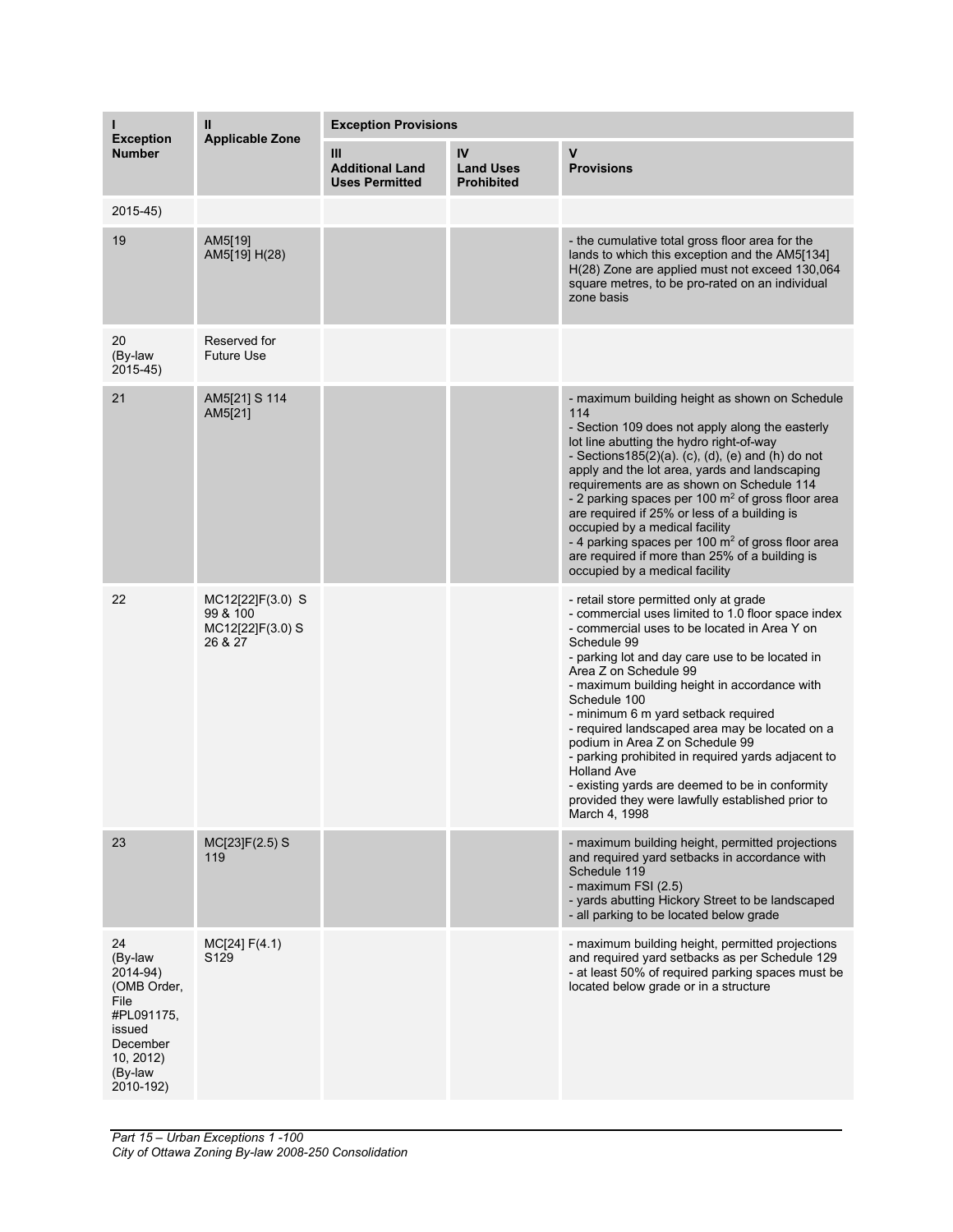| ı<br><b>Exception</b>        | Ш<br><b>Applicable Zone</b>       | <b>Exception Provisions</b>                          |                                                                                                                                                                                        |                                                                                                                                                                                                                                                                                                                                                                                                                                                                                                                                            |  |
|------------------------------|-----------------------------------|------------------------------------------------------|----------------------------------------------------------------------------------------------------------------------------------------------------------------------------------------|--------------------------------------------------------------------------------------------------------------------------------------------------------------------------------------------------------------------------------------------------------------------------------------------------------------------------------------------------------------------------------------------------------------------------------------------------------------------------------------------------------------------------------------------|--|
| <b>Number</b>                |                                   | Ш<br><b>Additional Land</b><br><b>Uses Permitted</b> | IV<br><b>Land Uses</b><br><b>Prohibited</b>                                                                                                                                            | $\mathsf{v}$<br><b>Provisions</b>                                                                                                                                                                                                                                                                                                                                                                                                                                                                                                          |  |
| 25<br>(By-law<br>2012-334)   | <b>TM[25]</b><br>R2C[25] S 88     |                                                      |                                                                                                                                                                                        | - 1 outdoor commercial patio permitted at 809<br>Richmond Road in accordance with plans<br>approved by the City of Ottawa pursuant to site<br>plan control                                                                                                                                                                                                                                                                                                                                                                                 |  |
| 26<br>(By-law<br>2012-334)   | TM[26] S 98                       |                                                      |                                                                                                                                                                                        | In Area A on Schedule 98, only the following uses<br>are permitted:<br>- any permitted residential uses<br>- museum<br>- office<br>- recreational and athletic facility<br>- In Area C on Schedule 98, only the following<br>uses are permitted:<br>- any permitted residential uses except<br>townhouse dwelling<br>- museum<br>- office<br>- place of assembly<br>- recreational and athletic facility<br>- restaurant<br>- no buildings permitted in Area B on Schedule 98<br>- retirement home limited to a maximum of 35<br>residents |  |
| 27<br>(By-law<br>$2015 - 45$ | Reserved for<br><b>Future Use</b> |                                                      |                                                                                                                                                                                        |                                                                                                                                                                                                                                                                                                                                                                                                                                                                                                                                            |  |
| 28                           | GM1[28]F(1.0)                     |                                                      | all uses except<br>for:<br>- broadcasting<br>studio<br>- medical facility<br>- office<br>- production<br>studio<br>- research and<br>development<br>centre<br>- technology<br>industry | - minimum setback for all yards: 7.6 m<br>- the full floor space index may be used for all<br>permitted uses                                                                                                                                                                                                                                                                                                                                                                                                                               |  |
| 29                           | GM[29]H(12.5)                     |                                                      | all commercial<br>uses except for<br>- office<br>- research and<br>development<br>centre<br>- technology<br>industry                                                                   | - gross floor area limited to a maximum of<br>1 240 $m2$                                                                                                                                                                                                                                                                                                                                                                                                                                                                                   |  |
| 30                           | GM1[30]F(1.5)                     |                                                      | all commercial<br>uses except for<br>- office<br>- research and<br>development<br>centre<br>- technology<br>industry                                                                   | - gross floor area limited to a maximum of 900 $m2$                                                                                                                                                                                                                                                                                                                                                                                                                                                                                        |  |
| 31                           | GM1[31]                           |                                                      | all uses except<br>for:                                                                                                                                                                | - restaurant use permitted if half of the basement<br>area is used for storage for the restaurant located                                                                                                                                                                                                                                                                                                                                                                                                                                  |  |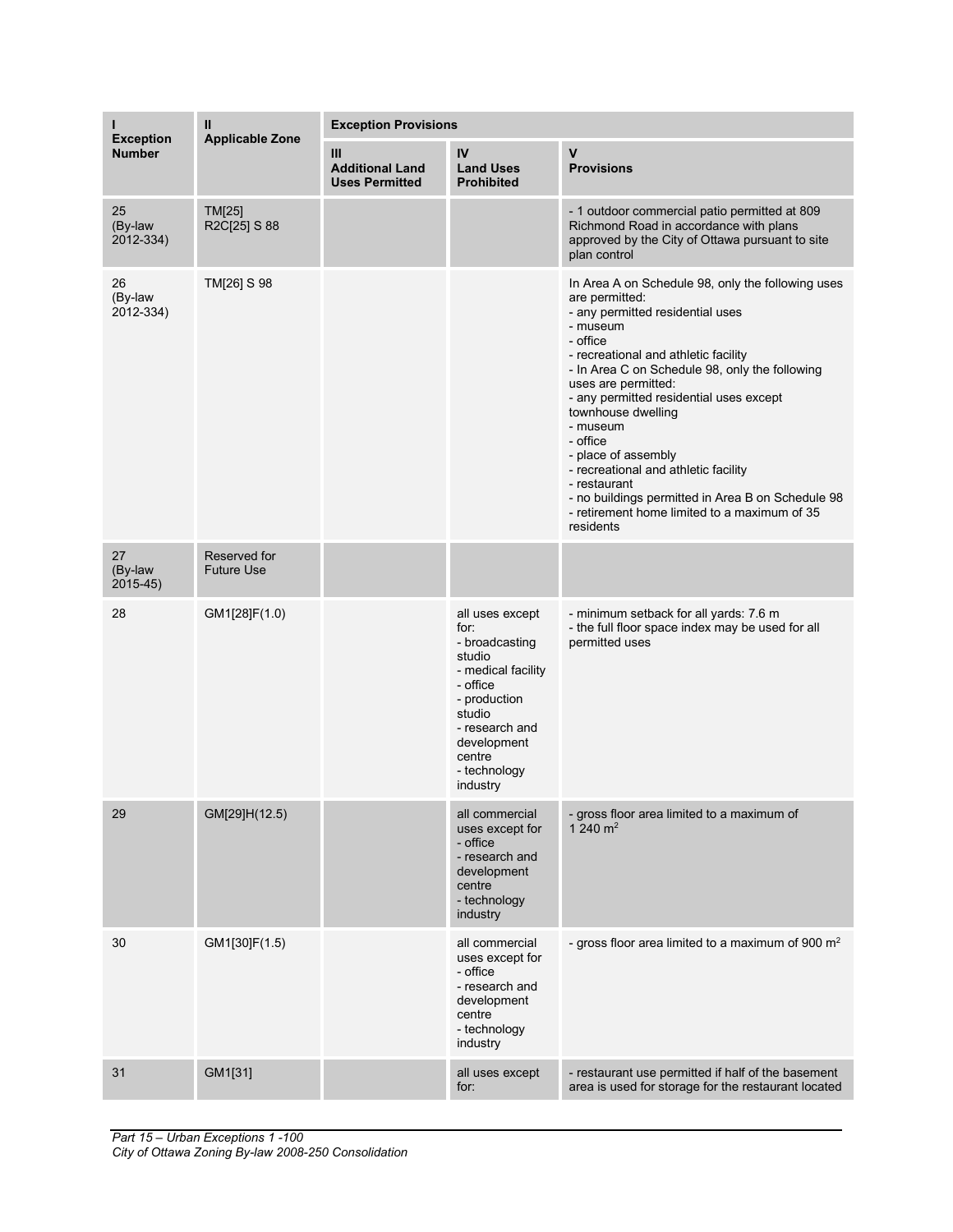| <b>Exception</b>                            | Ш<br><b>Applicable Zone</b> | <b>Exception Provisions</b>                                                                                                         |                                                                                                                                                                                                                                                                |                                                                                                                                                                                                                                                                                                                                                                                                                                                                                                                                                                                                                                                                                                                                                |  |
|---------------------------------------------|-----------------------------|-------------------------------------------------------------------------------------------------------------------------------------|----------------------------------------------------------------------------------------------------------------------------------------------------------------------------------------------------------------------------------------------------------------|------------------------------------------------------------------------------------------------------------------------------------------------------------------------------------------------------------------------------------------------------------------------------------------------------------------------------------------------------------------------------------------------------------------------------------------------------------------------------------------------------------------------------------------------------------------------------------------------------------------------------------------------------------------------------------------------------------------------------------------------|--|
| <b>Number</b>                               |                             | Ш<br><b>Additional Land</b><br><b>Uses Permitted</b>                                                                                | IV<br><b>Land Uses</b><br><b>Prohibited</b>                                                                                                                                                                                                                    | $\mathsf{V}$<br><b>Provisions</b>                                                                                                                                                                                                                                                                                                                                                                                                                                                                                                                                                                                                                                                                                                              |  |
|                                             |                             |                                                                                                                                     | - all residential<br>uses<br>- day care<br>- instructional<br>facility<br>- museum<br>- office<br>- park<br>- recreational<br>and athletic<br>facility<br>- research and<br>development<br>centre<br>- restaurant, full<br>service<br>- technology<br>industry | at 22 O'Meara Street<br>- residential uses limited to 50% of the gross floor<br>area                                                                                                                                                                                                                                                                                                                                                                                                                                                                                                                                                                                                                                                           |  |
| 32<br>(Subject<br>to By-law<br>$2011 - 216$ | GM1[32]                     | - a parking lot and<br>loading area on<br>Lots 12 and 13,<br><b>Armstrong Street,</b><br><b>Registered Plan</b><br><b>Number 89</b> |                                                                                                                                                                                                                                                                | - cumulative total gross floor area of<br>commercial uses limited to 2 000 m <sup>2</sup><br>- maximum building height: 24.5 m on Lots 5<br>and 6, Wellington Street; 10.7 m on Lot 12,<br>west of Hilda Street and Lot 13, south of<br><b>Armstrong Avenue</b>                                                                                                                                                                                                                                                                                                                                                                                                                                                                                |  |
| 33                                          | GM16[33]F(1.0)H<br>(11)     |                                                                                                                                     | all uses except:<br>- automobile<br>dealership<br>- medical facility<br>- hotel<br>- office<br>- recreational<br>and athletic<br>facility<br>- restaurant                                                                                                      |                                                                                                                                                                                                                                                                                                                                                                                                                                                                                                                                                                                                                                                                                                                                                |  |
| 34                                          | GM1[34]F(1.4)H<br>(11)      |                                                                                                                                     | - all uses except<br>for an office or<br>retail store<br>limited to<br>wholesale and<br>distribution of<br>handicap<br>products and<br>equipment                                                                                                               | - accessory display and sales area or storage<br>area must be located at grade<br>- accessory display and sales area limited to 15%<br>of the gross floor area<br>- storage area limited to 50% of the gross floor<br>area<br>- in all other cases, full floor space index may be<br>used<br>- minimum yard setbacks required as follows:<br>- a front yard setback of 2.6 m along Cambridge<br>Avenue<br>- a side yard setback of 3 m along the north<br>property line<br>- a side yard setback of 4.9 m along the south<br>property line<br>- a rear yard setback of 3.6 m along the laneway<br>- 2 parking spaces per 100 $\mathrm{m}^2$ of gross floor area<br>must be provided<br>- vehicle access from the existing lane is<br>permitted |  |
| 35                                          | GM1[35]                     |                                                                                                                                     | - all uses except<br>office                                                                                                                                                                                                                                    | - gross floor area of office use limited to 490 $m2$<br>- minimum yard setbacks required as follows:<br>- 3 m along Cambridge Avenue<br>- 3 m along the north side yard<br>- 1.8 m along the south side yard                                                                                                                                                                                                                                                                                                                                                                                                                                                                                                                                   |  |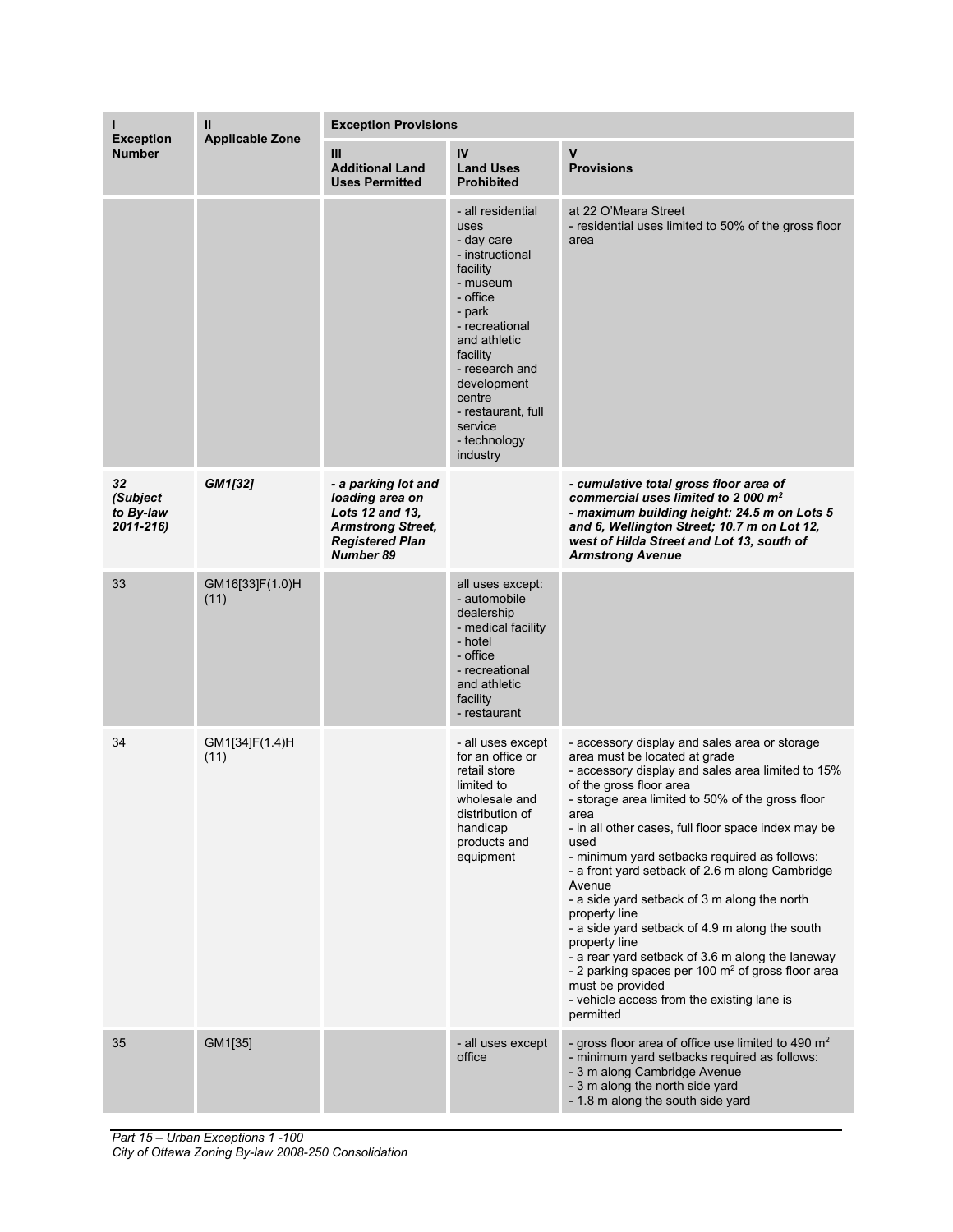| н<br><b>Exception</b>                              | $\mathbf{I}$                      | <b>Exception Provisions</b>                            |                                                                                                                                                                                                                                               |                                                                                                                                                                                                                                                                                                                                                                                                                                                                                                                                               |  |
|----------------------------------------------------|-----------------------------------|--------------------------------------------------------|-----------------------------------------------------------------------------------------------------------------------------------------------------------------------------------------------------------------------------------------------|-----------------------------------------------------------------------------------------------------------------------------------------------------------------------------------------------------------------------------------------------------------------------------------------------------------------------------------------------------------------------------------------------------------------------------------------------------------------------------------------------------------------------------------------------|--|
| <b>Number</b>                                      | <b>Applicable Zone</b>            | III<br><b>Additional Land</b><br><b>Uses Permitted</b> | IV<br><b>Land Uses</b><br><b>Prohibited</b>                                                                                                                                                                                                   | $\mathbf v$<br><b>Provisions</b>                                                                                                                                                                                                                                                                                                                                                                                                                                                                                                              |  |
|                                                    |                                   |                                                        |                                                                                                                                                                                                                                               | - 3.6 m along Arthur Lane                                                                                                                                                                                                                                                                                                                                                                                                                                                                                                                     |  |
| 36<br>(By-law<br>$2015-43$<br>(By-law<br>2013-320) | Reserved for<br><b>Future Use</b> |                                                        |                                                                                                                                                                                                                                               |                                                                                                                                                                                                                                                                                                                                                                                                                                                                                                                                               |  |
| 37                                                 | GM1[37]                           |                                                        | all commercial<br>uses except for:<br>- bank<br>- medical facility<br>- office<br>- personal<br>service business<br>limited to a<br>beauty parlour<br>- restaurant<br>limited to a<br>cafeteria<br>- retail store<br>limited to a<br>pharmacy | - commercial uses limited to the first and second<br>floor above grade<br>- parking garage must not exceed a height of<br>4.6 <sub>m</sub>                                                                                                                                                                                                                                                                                                                                                                                                    |  |
| 38                                                 | GM1[38]F(3.0)H<br>(20)            |                                                        | - all uses except<br>for:<br>- dwelling units<br>- apartment<br>building, low rise<br>- office<br>- recreational<br>and athletic<br>facility                                                                                                  |                                                                                                                                                                                                                                                                                                                                                                                                                                                                                                                                               |  |
| 39                                                 | GM1[39]F(1.0)                     |                                                        | - all non-<br>residential uses<br>except artist<br>studio and office                                                                                                                                                                          | - bed and breakfast limited to 3 guest bedrooms                                                                                                                                                                                                                                                                                                                                                                                                                                                                                               |  |
| 40                                                 | GM1[40]F(1.5)<br>H(16.5)          |                                                        | - all commercial<br>uses except for<br>artist studio,<br>medical facility<br>or office                                                                                                                                                        | - commercial uses permitted only in the existing<br>building<br>- medical facility limited to 125 m <sup>2</sup> of gross floor<br>area                                                                                                                                                                                                                                                                                                                                                                                                       |  |
| 41                                                 | GM1[41] S 101                     |                                                        |                                                                                                                                                                                                                                               | - an addition to link the two existing buildings is<br>permitted if the addition is limited to a gross floor<br>area of 1,040 $m^2$ and is located in the rear yard or<br>any interior yard abutting an existing rear yard<br>- 1.2 m minimum easterly side yard setback<br>required<br>- minimum westerly side yard setback required to<br>be 30 cm greater then the corresponding westerly<br>side yard of the existing building<br>- minimum of 16 parking spaces required<br>- maximum building height in accordance with<br>Schedule 101 |  |
| 42                                                 | GM1[42]                           |                                                        | - all commercial<br>uses except for<br>diplomatic<br>mission and                                                                                                                                                                              | - 5 parking spaces to be provided in accordance<br>with Schedule 106<br>- office use to be located on the ground or first<br>floor only                                                                                                                                                                                                                                                                                                                                                                                                       |  |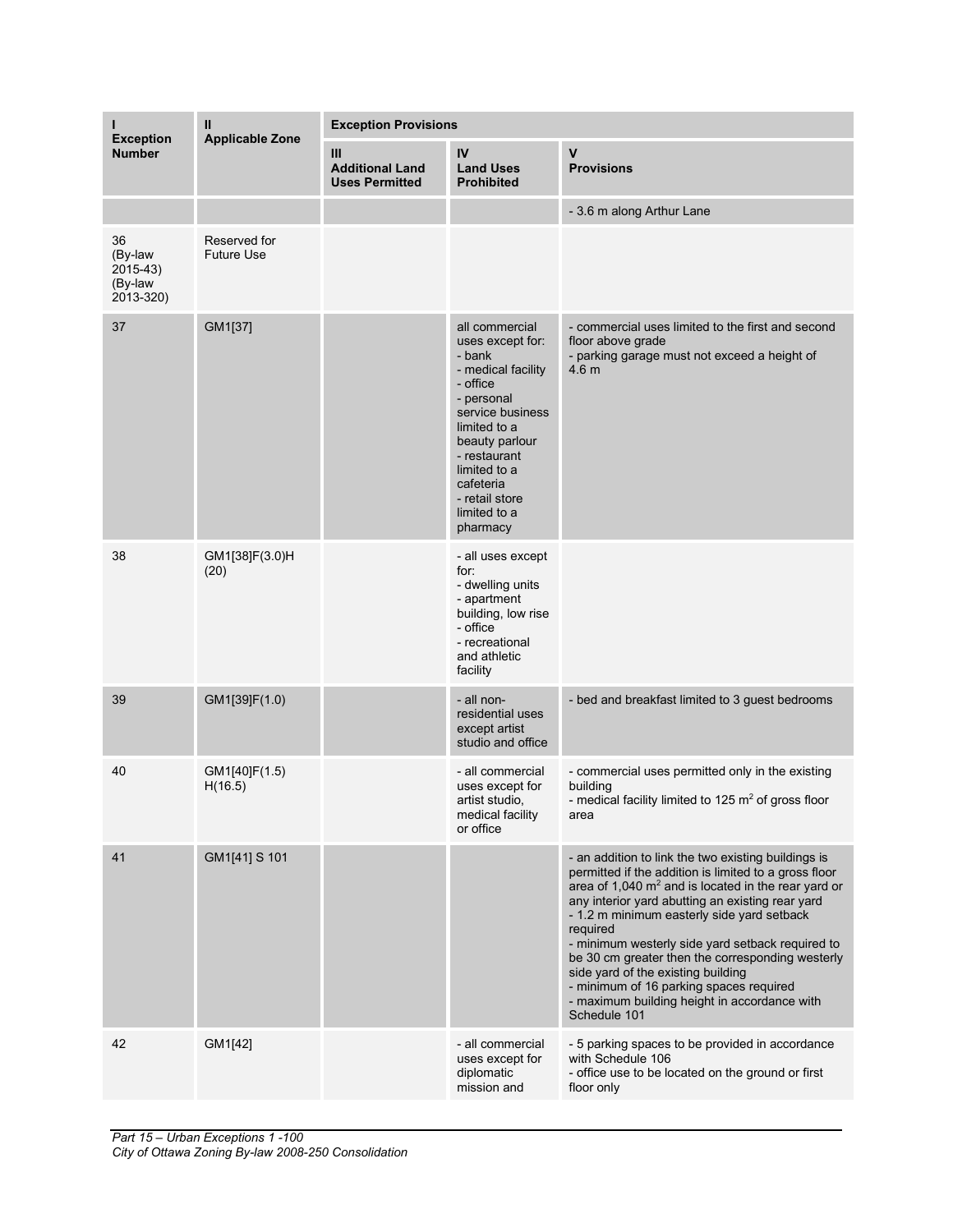|                                                   | Ш<br><b>Applicable Zone</b>       | <b>Exception Provisions</b>                          |                                                                                                                |                                                                                                                                                                                                                                                                                                                                                                                                                                                                                                                                                                                                                   |  |
|---------------------------------------------------|-----------------------------------|------------------------------------------------------|----------------------------------------------------------------------------------------------------------------|-------------------------------------------------------------------------------------------------------------------------------------------------------------------------------------------------------------------------------------------------------------------------------------------------------------------------------------------------------------------------------------------------------------------------------------------------------------------------------------------------------------------------------------------------------------------------------------------------------------------|--|
| <b>Exception</b><br><b>Number</b>                 |                                   | Ш<br><b>Additional Land</b><br><b>Uses Permitted</b> | IV<br><b>Land Uses</b><br><b>Prohibited</b>                                                                    | $\mathbf v$<br><b>Provisions</b>                                                                                                                                                                                                                                                                                                                                                                                                                                                                                                                                                                                  |  |
|                                                   |                                   |                                                      | office                                                                                                         | - office use limited to 540 $m2$ of gross floor area                                                                                                                                                                                                                                                                                                                                                                                                                                                                                                                                                              |  |
| 43<br>(By-law<br>2014-24)                         | Reserved for<br><b>Future Use</b> |                                                      |                                                                                                                |                                                                                                                                                                                                                                                                                                                                                                                                                                                                                                                                                                                                                   |  |
| 44<br>(By-law<br>2015-197)                        | LC[44]                            |                                                      |                                                                                                                | - gross floor area of commercial uses limited to<br>$2710 \text{ m}^2$<br>- maximum of 930 $m2$ of gross floor area for group<br>home<br>-each commercial use limited to 372 $m2$ of gross<br>floor area except for medical facility or office<br>-minimum side yard setback of 3 m required for<br>group home or parking lot                                                                                                                                                                                                                                                                                     |  |
| 45<br>(By-law<br>2015-59)<br>(By-law<br>2011-308) | TM7[45]                           |                                                      | - restaurant,<br>take-out                                                                                      | - only personal service business, retail store,<br>retail food store or restaurant full service may<br>occupy the ground floor of any building<br>-a parking garage is only permitted below grade<br>-despite Table 197(c), the minimum front yard<br>setback is 2 metres, and the maximum front yard<br>setback is 3 metres subject to subsection 197(4)                                                                                                                                                                                                                                                         |  |
| 46<br>(By-law<br>2011-124)                        | GM15[46]F(1.0)                    |                                                      | - all uses except<br>automobile<br>service station                                                             |                                                                                                                                                                                                                                                                                                                                                                                                                                                                                                                                                                                                                   |  |
| 47<br>(By-law<br>2015-197)                        | LC[47] S 136, 137<br>& 138        | -office                                              | -restaurant,<br>take-out                                                                                       | - the total gross leasable floor area for all non-<br>residential uses must not exceed 1280 square<br>metres<br>- Section 101 does not apply, but a maximum of<br>50 parking spaces may be provided.<br>- A restaurant, full-service is limited to a maximum<br>gross leasable floor area of 75 square metres per<br>occupancy.<br>- A restaurant, fast-food is only permitted as an<br>ancillary use to another permitted non-residential<br>use and must be located within the same<br>occupancy as the principal use.<br>- An office is limited to a maximum gross leasable<br>floor area of 112 square metres |  |
| 48<br>(By-law<br>2019-41)                         | AM1[48]                           |                                                      | - all commercial<br>uses except:<br>- bank<br>- medical facility<br>- office<br>- personal<br>brewing facility | - each commercial use limited to 233 $m2$                                                                                                                                                                                                                                                                                                                                                                                                                                                                                                                                                                         |  |
| 49                                                | GM15[49]H(8)                      | - restaurant                                         | - all commercial<br>uses except:<br>- car wash<br>- convenience<br>store<br>- gas bar                          |                                                                                                                                                                                                                                                                                                                                                                                                                                                                                                                                                                                                                   |  |
| 50<br>(By-law<br>2019-41)                         | GM1[50]F(0.25)                    |                                                      | all commercial<br>uses except for:<br>- car wash<br>- gas bar<br>- personal                                    | - full floor space index may be used for<br>commercial uses<br>- retail store limited to cumulative total of 120 $m2$<br>of gross floor area<br>- minimum 1.5 m front yard setback required                                                                                                                                                                                                                                                                                                                                                                                                                       |  |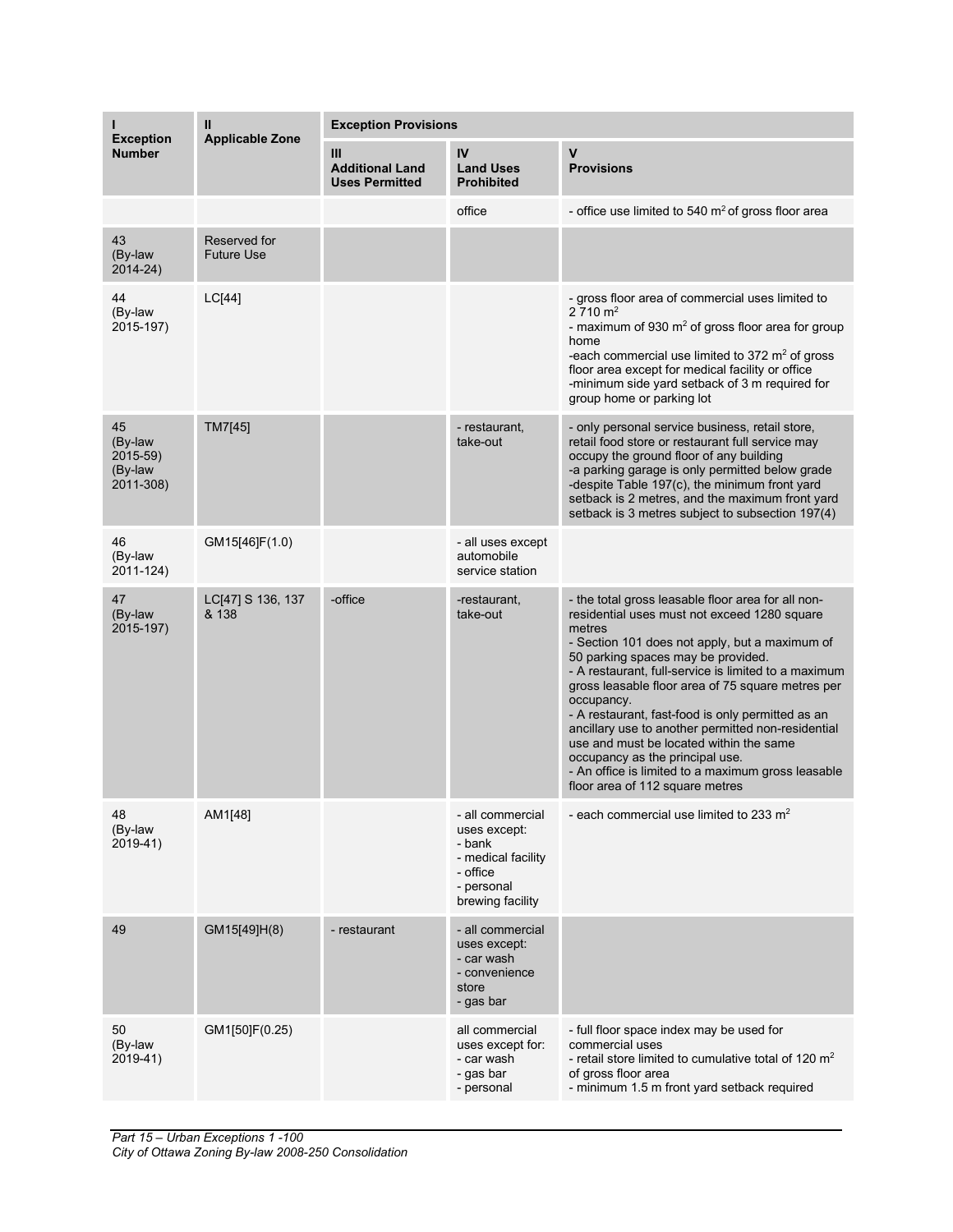| н                                                                                | Ш                                 | <b>Exception Provisions</b>                          |                                                                                                                                                                                                                                                                                                                                                                                                                                                                 |                                                                                                                                                                                                                                                                                                                                                              |  |
|----------------------------------------------------------------------------------|-----------------------------------|------------------------------------------------------|-----------------------------------------------------------------------------------------------------------------------------------------------------------------------------------------------------------------------------------------------------------------------------------------------------------------------------------------------------------------------------------------------------------------------------------------------------------------|--------------------------------------------------------------------------------------------------------------------------------------------------------------------------------------------------------------------------------------------------------------------------------------------------------------------------------------------------------------|--|
| <b>Exception</b><br><b>Number</b>                                                | <b>Applicable Zone</b>            | Ш<br><b>Additional Land</b><br><b>Uses Permitted</b> | IV<br><b>Land Uses</b><br><b>Prohibited</b>                                                                                                                                                                                                                                                                                                                                                                                                                     | $\mathsf{V}$<br><b>Provisions</b>                                                                                                                                                                                                                                                                                                                            |  |
|                                                                                  |                                   |                                                      | brewing facility<br>- retail food store<br>- retail store                                                                                                                                                                                                                                                                                                                                                                                                       | - minimum 6 m side yard setback required except<br>for a yard abutting Hawthorne Road where 1.5 m<br>side yard setback required<br>- minimum 6 m rear yard setback required<br>- all yards to be landscaped exclusive of a<br>driveway or walkway                                                                                                            |  |
| 51<br>(By-law<br>2019-41)<br>(OMB Order<br>#PL080959<br>issued March<br>18, 2010 | LC[51] F(1.0)                     |                                                      | - all non-<br>residential uses<br>except for:<br>- bank<br>- convenience<br>store<br>- personal<br>brewing facility<br>- personal<br>service business<br>limited to barber<br>shop, beauty<br>salon, dry<br>cleaning<br>distribution or<br>laundromat<br>- restaurant,<br>take-out<br>- retail food store<br>limited to bake<br>shop<br>- retail store<br>limited to book<br>store and<br>pharmacy<br>- service and<br>repair shop<br>limited to shoe<br>repair |                                                                                                                                                                                                                                                                                                                                                              |  |
| 52                                                                               | GM[52]                            |                                                      | - all uses except<br>a parking lot                                                                                                                                                                                                                                                                                                                                                                                                                              | - parking lot use to serve the shopping centre use<br>located in the GM24[89]F(1.0) H(25) zone to the<br>south                                                                                                                                                                                                                                               |  |
| 53<br>(By-law<br>$2014 - 24$                                                     | Reserved for<br><b>Future Use</b> |                                                      |                                                                                                                                                                                                                                                                                                                                                                                                                                                                 |                                                                                                                                                                                                                                                                                                                                                              |  |
| 54<br>(By-law<br>2012-334)                                                       | GM1[54]                           |                                                      | - all commercial<br>uses except for<br>one restaurant,<br>full service                                                                                                                                                                                                                                                                                                                                                                                          | - an outdoor commercial patio is not permitted<br>- gross floor area limited to 266 $m2$<br>- minimum setback of 6.5 m required abutting<br>Maryland Avenue<br>-minimum setback of 10 m required between the<br>restaurant and abutting residential zone<br>- minimum landscape area of 2 m in depth<br>required within the yard abutting Maryland<br>Avenue |  |
| 55<br>(By-law<br>$2019-41$                                                       | GM1[55]F(1.5)                     |                                                      | all uses except<br>for:<br>- dwelling unit<br>- group home<br>- personal<br>brewing facility<br>- personal<br>service business                                                                                                                                                                                                                                                                                                                                  | - parking for the existing restaurant use to be<br>located on Lot 32, Registered Plan Number 25<br>(southwest corner of Gladstone Avenue and Bell<br>Street)                                                                                                                                                                                                 |  |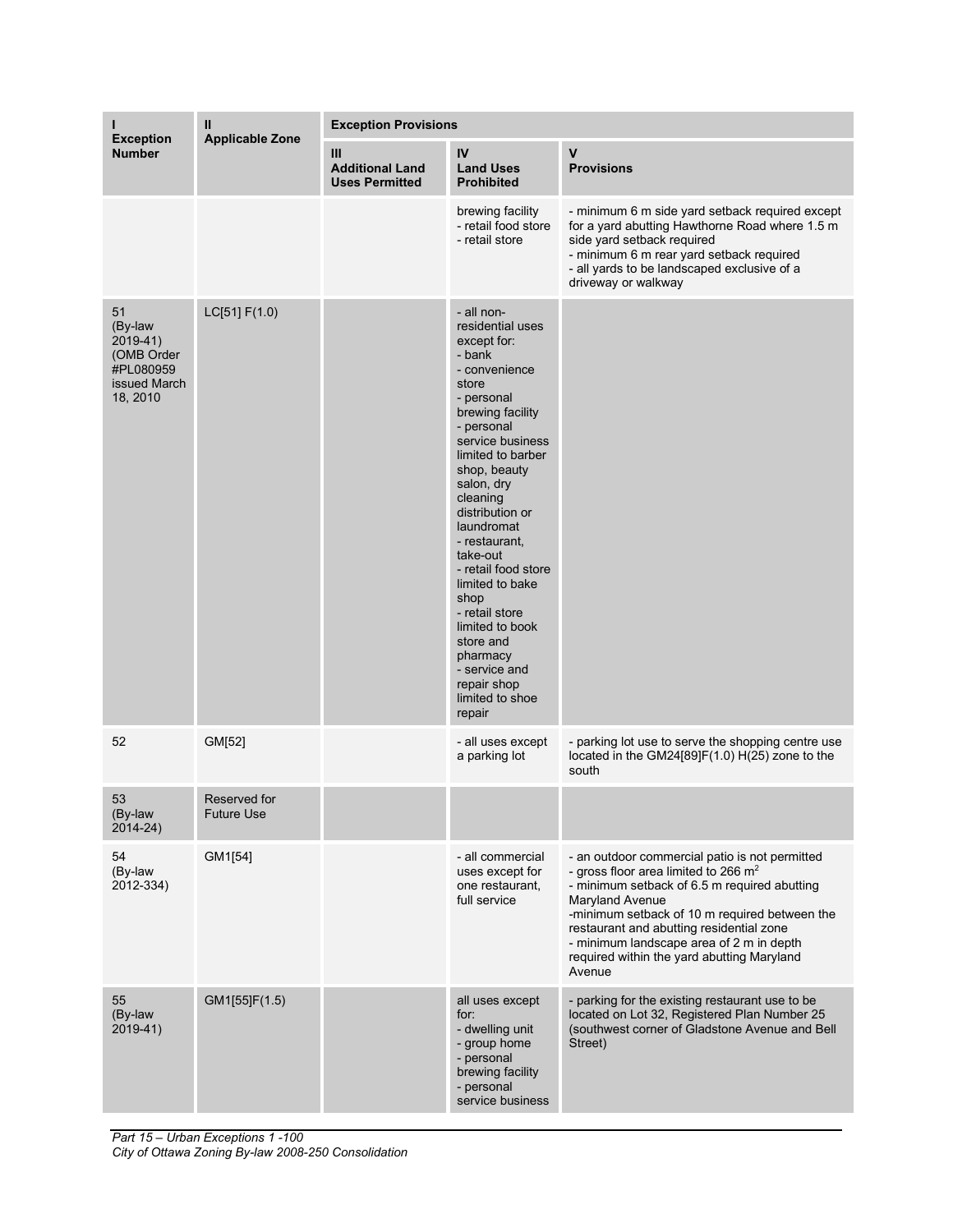|                                   | Ш                                 | <b>Exception Provisions</b>                          |                                                                                                                                                                                                                                                                                                                                                          |                                                                                                                                                                                                                                                                                                                                                                                                                       |  |
|-----------------------------------|-----------------------------------|------------------------------------------------------|----------------------------------------------------------------------------------------------------------------------------------------------------------------------------------------------------------------------------------------------------------------------------------------------------------------------------------------------------------|-----------------------------------------------------------------------------------------------------------------------------------------------------------------------------------------------------------------------------------------------------------------------------------------------------------------------------------------------------------------------------------------------------------------------|--|
| <b>Exception</b><br><b>Number</b> | <b>Applicable Zone</b>            | Ш<br><b>Additional Land</b><br><b>Uses Permitted</b> | IV<br><b>Land Uses</b><br><b>Prohibited</b>                                                                                                                                                                                                                                                                                                              | V<br><b>Provisions</b>                                                                                                                                                                                                                                                                                                                                                                                                |  |
|                                   |                                   |                                                      | limited to a<br>barber shop,<br>beauty salon<br>- restaurant, full<br>service<br>- retail food store<br>- retail store                                                                                                                                                                                                                                   |                                                                                                                                                                                                                                                                                                                                                                                                                       |  |
| 56                                | GM1[56]H(8)                       |                                                      | all commercial<br>uses except for:<br>- artist studio<br>- bank<br>- catering<br>establishment<br>- community<br>health and<br>resource centre<br>- day care<br>- instructional<br>facility<br>- medical facility<br>- office<br>- personal<br>service business<br>- service and<br>repair shop<br>- restaurant<br>- retail food store<br>- retail store | - total gross floor area for all uses limited to<br>600 $m2$<br>- medical facility limited to two occupancies to a<br>maximum gross floor area of 56 m <sup>2</sup> each<br>- restaurant uses limited to 70 $\mathrm{m}^2$ each<br>- minimum westerly side yard setback of 4 m<br>required<br>-the westerly 4 m side yard must be landscaped                                                                          |  |
| 57                                | AM1[57]<br>TM1[57]F(2.3) S<br>149 |                                                      | - all commercial<br>uses except for<br>office                                                                                                                                                                                                                                                                                                            | - uses limited to locations in the existing building                                                                                                                                                                                                                                                                                                                                                                  |  |
| 58                                | GM1[58]F(0.5)H<br>$(13.8)$ S 105  |                                                      | - all commercial<br>uses except for<br>funeral home                                                                                                                                                                                                                                                                                                      | - only a covered walkway permitted in Area A on<br>Schedule 105<br>- minimum yard setbacks required in accordance<br>with Schedule 105<br>- front yard parking permitted on Woodroffe<br>Avenue and Compton Street                                                                                                                                                                                                    |  |
| 59                                | GM[59] S 120                      | - parking garage<br>- parking lot                    | - all commercial<br>uses except for<br>funeral home,<br>parking garage<br>and parking lot                                                                                                                                                                                                                                                                | - funeral home permitted provided:<br>- maximum of 215 $m2$ of gross floor area<br>permitted for parlour space use<br>- maximum of 120 $m2$ of gross floor area<br>permitted for a chapel use<br>- maximum 26 dwelling units permitted<br>- minimum $3600 \text{ m}^2$ lot area required for a<br>planned unit development<br>- minimum yard setbacks and landscaped area<br>required in accordance with Schedule 120 |  |
| 60<br>(By-law<br>2015-44)         | TM[60]H(15)                       | -funeral home                                        |                                                                                                                                                                                                                                                                                                                                                          |                                                                                                                                                                                                                                                                                                                                                                                                                       |  |
| 61                                | GM1[61]                           |                                                      | - all commercial<br>uses except:<br>- office<br>- parking garage<br>- parking lot                                                                                                                                                                                                                                                                        | - two dwelling units must be provided in<br>conjunction with office use<br>- office on second floor for exclusive use of<br>funeral home in abutting zone<br>- office use limited to 133 $m2$ of gross floor area of<br>which 93 m <sup>2</sup> must be located on the ground floor                                                                                                                                   |  |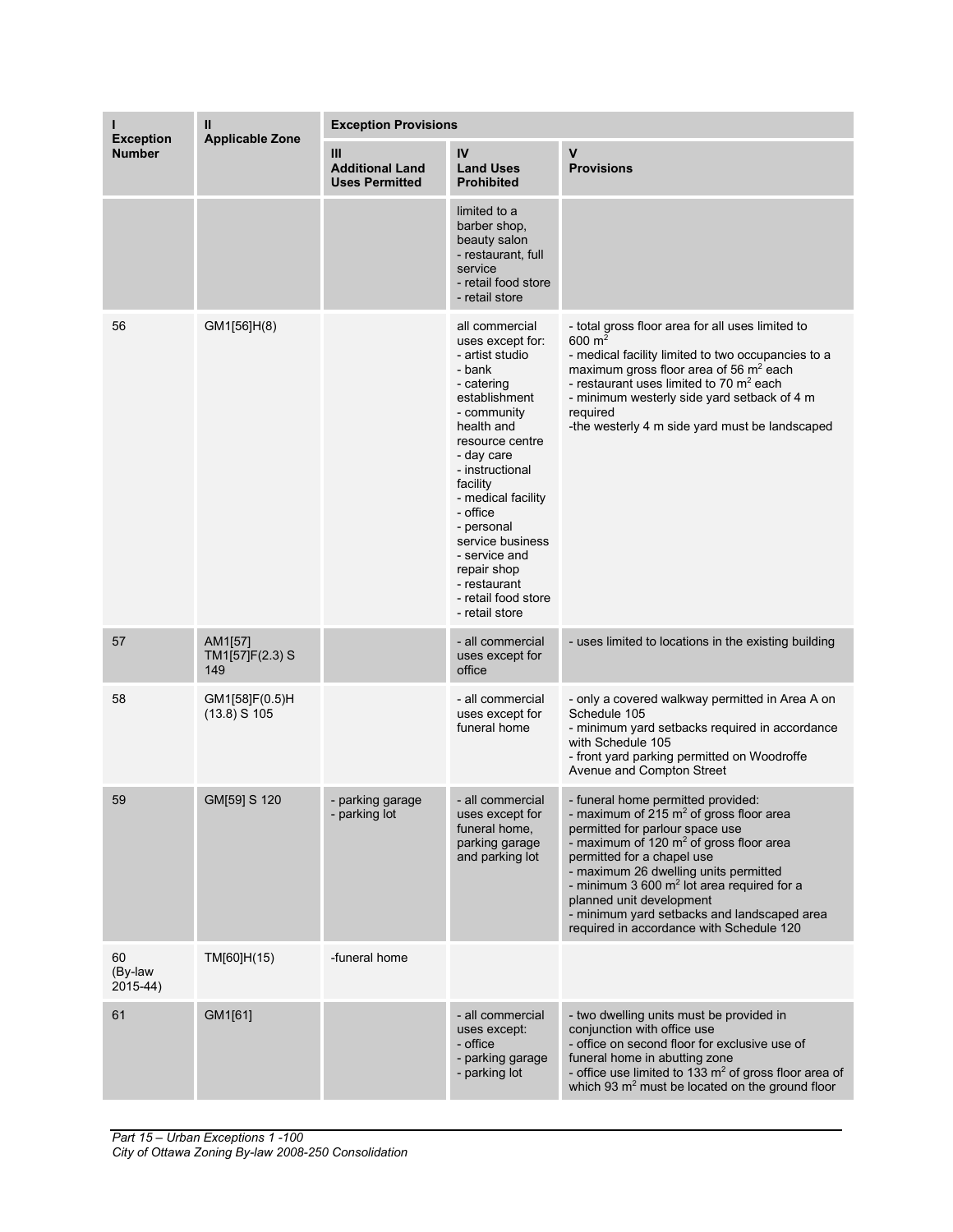| ı                                                 | Ш                              | <b>Exception Provisions</b>                          |                                                                                                                                                                                                                                                                                                                                                                                                                                                                                                                                                                                     |                                                                                                                                                                                                                                                                                                                                                                                                                                                                                                                                                 |  |
|---------------------------------------------------|--------------------------------|------------------------------------------------------|-------------------------------------------------------------------------------------------------------------------------------------------------------------------------------------------------------------------------------------------------------------------------------------------------------------------------------------------------------------------------------------------------------------------------------------------------------------------------------------------------------------------------------------------------------------------------------------|-------------------------------------------------------------------------------------------------------------------------------------------------------------------------------------------------------------------------------------------------------------------------------------------------------------------------------------------------------------------------------------------------------------------------------------------------------------------------------------------------------------------------------------------------|--|
| <b>Exception</b><br><b>Number</b>                 | <b>Applicable Zone</b>         | Ш<br><b>Additional Land</b><br><b>Uses Permitted</b> | IV<br><b>Land Uses</b><br><b>Prohibited</b>                                                                                                                                                                                                                                                                                                                                                                                                                                                                                                                                         | $\mathsf{v}$<br><b>Provisions</b>                                                                                                                                                                                                                                                                                                                                                                                                                                                                                                               |  |
| 62                                                | GM[62]F(0.25)<br>GM1[62]F(2.0) |                                                      |                                                                                                                                                                                                                                                                                                                                                                                                                                                                                                                                                                                     | - maximum of $325 \text{ m}^2$ for each retail store                                                                                                                                                                                                                                                                                                                                                                                                                                                                                            |  |
| 63<br>(By-law<br>2011-308)                        | GM[63]F(2.1)                   |                                                      | all commercial<br>uses except for:<br>- convenience<br>store<br>- parking garage<br>- parking lot<br>- retail food store<br>- retail store<br>limited to book<br>or stationery<br>store                                                                                                                                                                                                                                                                                                                                                                                             | -the Floor Space Index is both a minimum and a<br>maximum                                                                                                                                                                                                                                                                                                                                                                                                                                                                                       |  |
| 64<br>(By-law<br>2019-41)<br>(By-law<br>2012-334) | TM[64] S 127                   |                                                      | all uses except<br>for:<br>- artists studio<br>- bank<br>- bed and<br>breakfast<br>- community<br>centre<br>- community<br>health and<br>resource centre<br>- detached<br>dwelling<br>- diplomatic<br>mission<br>- duplex dwelling<br>- group home<br>- instructional<br>facility<br>- medical facility<br>- museum<br>- office<br>- park<br>- personal<br>brewing facility<br>- personal<br>service business<br>- place of<br>assembly<br>- recreational<br>and athletic<br>facility<br>- restaurant, full<br>service<br>- retail store<br>- school<br>- semi-detached<br>dwelling | - outdoor commercial patio permitted in<br>accordance with Schedule 127<br>- basement or cellar area may only be used for<br>maintenance or service equipment<br>- gross floor area limited to 515 $m2$<br>- minimum lot area of 0.65 hectares for semi-<br>detached or duplex dwelling, or group home<br>- minimum lot width of 100 m required for a semi-<br>detached or duplex dwelling or group home<br>- all parking spaces to be located in accordance<br>with Schedule 127<br>- maximum of 4 parking spaces may be arranged<br>in tandem |  |
| 65                                                | GM [65]F(1.5)H<br>(13.5)       |                                                      | - bank<br>- personal<br>service business<br>- restaurant, full<br>service<br>- retail store<br>- retail food store                                                                                                                                                                                                                                                                                                                                                                                                                                                                  |                                                                                                                                                                                                                                                                                                                                                                                                                                                                                                                                                 |  |
| 66                                                | GM1[66]F(1.0)                  |                                                      | - restaurant, full                                                                                                                                                                                                                                                                                                                                                                                                                                                                                                                                                                  |                                                                                                                                                                                                                                                                                                                                                                                                                                                                                                                                                 |  |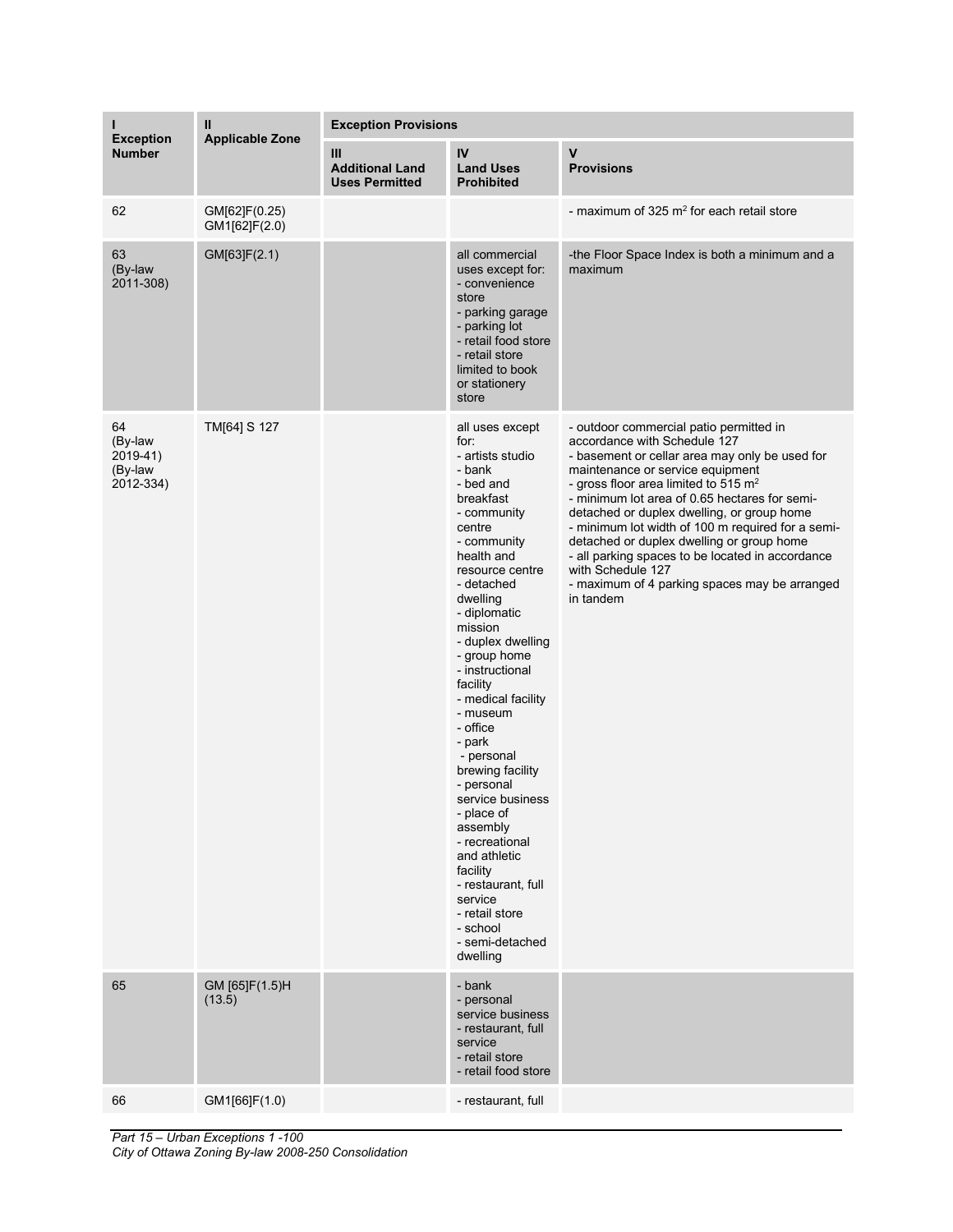|                                   | Ш                        | <b>Exception Provisions</b>                                       |                                                  |                                                                                                                                                                                                                                                                                                                                                                                                                                                                                                                                                                                                                                                                                                                                                                                                       |  |
|-----------------------------------|--------------------------|-------------------------------------------------------------------|--------------------------------------------------|-------------------------------------------------------------------------------------------------------------------------------------------------------------------------------------------------------------------------------------------------------------------------------------------------------------------------------------------------------------------------------------------------------------------------------------------------------------------------------------------------------------------------------------------------------------------------------------------------------------------------------------------------------------------------------------------------------------------------------------------------------------------------------------------------------|--|
| <b>Exception</b><br><b>Number</b> | <b>Applicable Zone</b>   | Ш<br><b>Additional Land</b><br><b>Uses Permitted</b>              | IV<br><b>Land Uses</b><br><b>Prohibited</b>      | V<br><b>Provisions</b>                                                                                                                                                                                                                                                                                                                                                                                                                                                                                                                                                                                                                                                                                                                                                                                |  |
|                                   |                          |                                                                   | service<br>- retail store<br>- retail food store |                                                                                                                                                                                                                                                                                                                                                                                                                                                                                                                                                                                                                                                                                                                                                                                                       |  |
| 67                                | GM4[67]F(1.0)            | - retail food store<br>- retail store limited<br>to alcohol sales |                                                  | - maximum building height of 11 m for parking<br>structure<br>- 18.5 m maximum building height on south side<br>of Isabella Street and 14 m maximum height on<br>north side of Pretoria Street                                                                                                                                                                                                                                                                                                                                                                                                                                                                                                                                                                                                        |  |
| 68                                | GM5[68]F(2.0)H(18<br>.5) |                                                                   |                                                  | - front yard parking for 1 space permitted if<br>located abutting westerly lot line and not closer<br>than<br>1.5 m from any exterior door located on the<br>ground floor or basement of any building<br>- this space may be located at the wall of the<br>main building<br>-parking space to be minimum 2.6 m width and<br>4.36 m length<br>- minimum of 28% of front yard to be landscaped,<br>48% of which to be used for plant material                                                                                                                                                                                                                                                                                                                                                           |  |
| 69                                | GM5[69]F(2.0)            |                                                                   |                                                  | - minimum northerly side yard setback of 2.1 m<br>and southerly side yard setback of 2.4 m<br>required for two unit dwelling<br>- minimum driveway width required of 2.1 m on<br>northerly lot line and 2.7 m on southerly lot line                                                                                                                                                                                                                                                                                                                                                                                                                                                                                                                                                                   |  |
| 70                                | TM5[70] H(57)            |                                                                   |                                                  | - 1.4 parking spaces per 100 m <sup>2</sup> of gross floor<br>area for commercial uses<br>- 25% of required parking spaces to be provided<br>for visitor parking<br>- Section 197 (g)(ii)(2) does not apply<br>- despite Section 54, restaurant, full-service<br>means a restaurant that sells, serves and<br>prepares on-site food and beverages to patrons<br>seated at tables, for consumption on the<br>premises.                                                                                                                                                                                                                                                                                                                                                                                 |  |
| 71                                | TM5[71]                  |                                                                   |                                                  | - a gross floor area greater than 10,680 $m2$ is<br>permitted for an office use provided:<br>- a minimum of 24 dwelling units having a<br>minimum gross floor area of 1,850 $\text{m}^2$ occupy that<br>portion of the zone abutting Nepean Street<br>- a minimum of 85 parking spaces is required for<br>any development other than existing development<br>- a minimum of 25% of the required parking<br>spaces is provided for visitor parking<br>- maximum building height of 34 m permitted for<br>an office use<br>- maximum building height of 40 m permitted for<br>residential use<br>- despite Section 54, restaurant, full-service<br>means a restaurant that sells, serves and<br>prepares on-site food and beverages to patrons<br>seated at tables, for consumption on the<br>premises. |  |
| 72                                | AM[72]F(1.0) S 116       |                                                                   |                                                  | - permitted uses in of Area C on Schedule 116<br>limited to hotel<br>- landscape area required in Area A as per                                                                                                                                                                                                                                                                                                                                                                                                                                                                                                                                                                                                                                                                                       |  |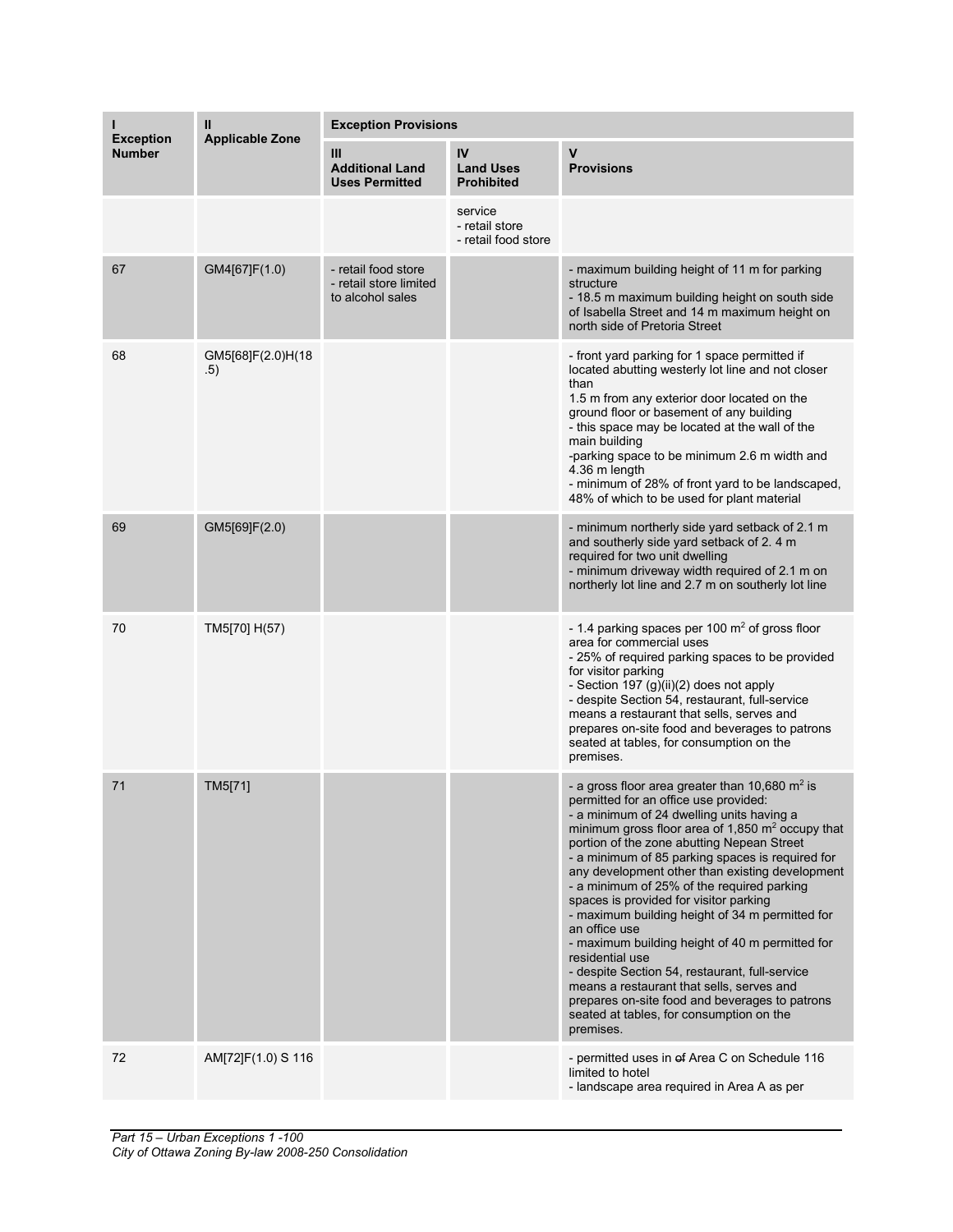| <b>Exception</b>                                   | Ш<br><b>Applicable Zone</b>       | <b>Exception Provisions</b>                                |                                             |                                                                                                                                                                                                                                                                                                                                                                                                                                                                                                                                                                                  |  |
|----------------------------------------------------|-----------------------------------|------------------------------------------------------------|---------------------------------------------|----------------------------------------------------------------------------------------------------------------------------------------------------------------------------------------------------------------------------------------------------------------------------------------------------------------------------------------------------------------------------------------------------------------------------------------------------------------------------------------------------------------------------------------------------------------------------------|--|
| <b>Number</b>                                      |                                   | Ш<br><b>Additional Land</b><br><b>Uses Permitted</b>       | IV<br><b>Land Uses</b><br><b>Prohibited</b> | $\mathsf{v}$<br><b>Provisions</b>                                                                                                                                                                                                                                                                                                                                                                                                                                                                                                                                                |  |
|                                                    |                                   |                                                            |                                             | Schedule 116<br>- permitted uses in Areas B and F on Schedule<br>116 limited to hotel, including an accessory<br>parking garage for a hotel                                                                                                                                                                                                                                                                                                                                                                                                                                      |  |
| 73                                                 | GM20[73]F(1.1)H(1<br>1)           | - hotel                                                    |                                             | - minimum front yard setback of 1 m<br>- minimum side yard setback of 1.2 m<br>- 35% of the lot area must be landscaped area, of<br>which 20% must be in the form of amenity area<br>- 10% of the building area must be used as<br>amenity area<br>- parking must be located in the front yard                                                                                                                                                                                                                                                                                   |  |
| 74<br>(By-law<br>2009-302)                         | Multiple                          | - automobile<br>service station<br>- car wash<br>- gas bar |                                             |                                                                                                                                                                                                                                                                                                                                                                                                                                                                                                                                                                                  |  |
| 75                                                 | LC2[75]                           | - restaurant, take<br>out                                  |                                             |                                                                                                                                                                                                                                                                                                                                                                                                                                                                                                                                                                                  |  |
| 76                                                 | TM[76]                            | - automobile<br>dealership                                 |                                             | - no vehicle access permitted from Morin Street                                                                                                                                                                                                                                                                                                                                                                                                                                                                                                                                  |  |
| 77<br>(By-law<br>2015-59)                          | Reserved for<br><b>Future Use</b> |                                                            |                                             |                                                                                                                                                                                                                                                                                                                                                                                                                                                                                                                                                                                  |  |
| 78                                                 | <b>TM[78]</b><br>TM[78]H(15)      |                                                            |                                             | - lots 603 m2 in area or greater must be<br>developed as a mixed use, where the gross floor<br>area dedicated to commercial uses must not<br>exceed the gross floor area dedicated to<br>residential uses<br>- the following uses are limited to locations above<br>the ground floor: place of assembly, instructional<br>facility, recreational and athletic facility<br>- despite Section 54, restaurant, full-service<br>means a restaurant that sells, serves and<br>prepares on-site food and beverages to patrons<br>seated at tables, for consumption on the<br>premises. |  |
| 79<br>(By-law<br>$2015-43$<br>(By-law<br>2012-349) | TM[79]H(18.5)                     |                                                            |                                             | - Parking spaces required to meet the minimum<br>parking requirements for development in the<br>TM[79] zone may be located in the R4T[882]<br>S199 zone at 297 Cambridge Street North                                                                                                                                                                                                                                                                                                                                                                                            |  |
| 80                                                 | TM[80]H (15) S<br>107             |                                                            | - restaurant,<br>take-out                   | - 3 parking spaces must be provided for the<br>commercial uses which must be located in the<br>abutting TM[85]H(15) S107 zone                                                                                                                                                                                                                                                                                                                                                                                                                                                    |  |
| 81                                                 | TM[81]H(18)                       |                                                            | - restaurant,<br>take-out                   |                                                                                                                                                                                                                                                                                                                                                                                                                                                                                                                                                                                  |  |
| 82                                                 | TM8[82] S 110 &<br>111            |                                                            |                                             | - all buildings must have mix of residential and<br>commercial uses<br>- no commercial uses permitted in Area B on<br>Schedule 110<br>- minimum yard setbacks and horizontal<br>separation distances between walls must be<br>provided in accordance with Schedule 111                                                                                                                                                                                                                                                                                                           |  |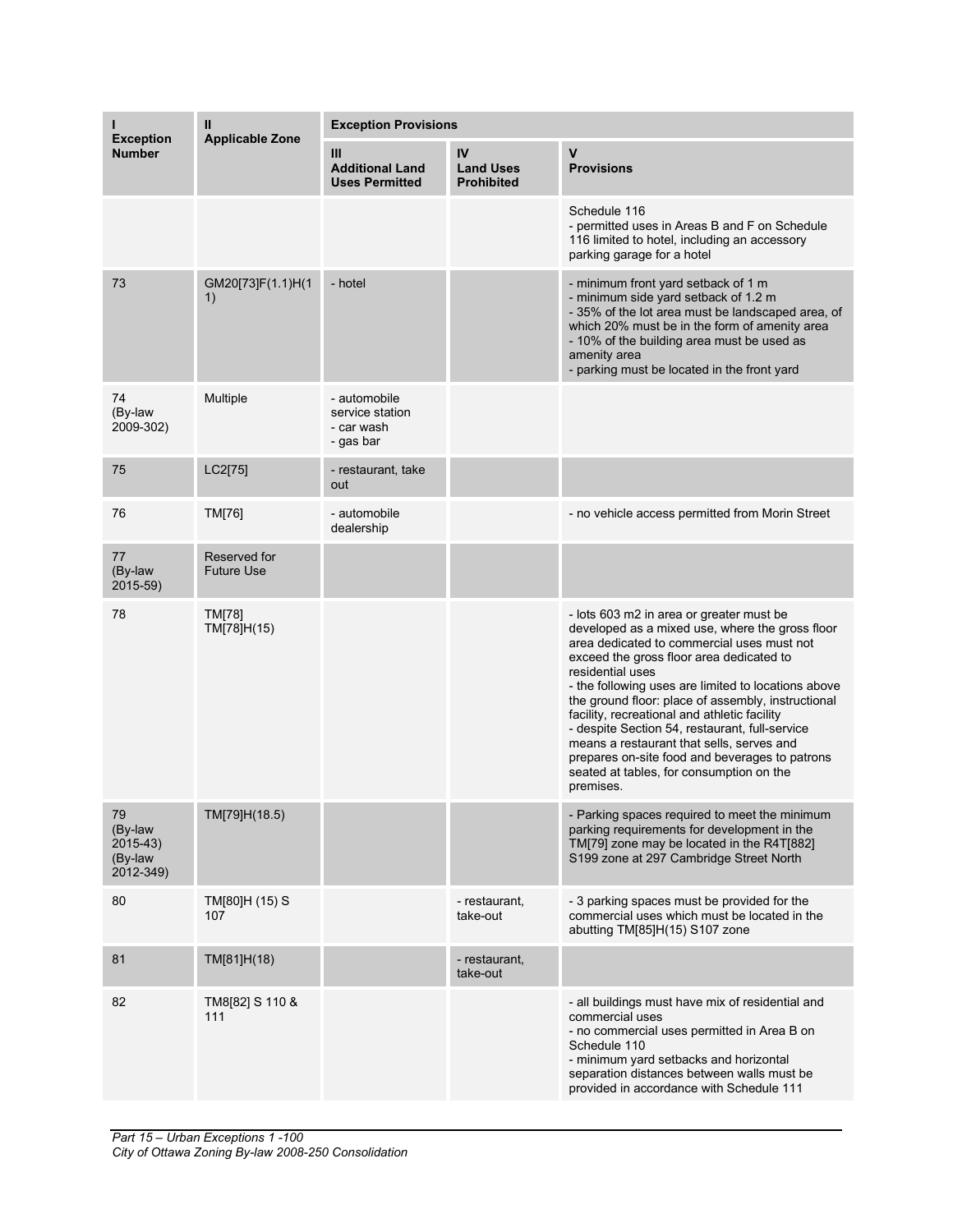| <b>Exception</b><br><b>Number</b> | Ш<br><b>Applicable Zone</b>          | <b>Exception Provisions</b>                                                                                       |                                                         |                                                                                                                                                                                                                                                                                                                                                                                                                                                                                                                                                                                                                                                                                                                                                                                                                                                                                                                                                                                                                                                                                                                                                                                                                                                                                                                                                                                            |  |
|-----------------------------------|--------------------------------------|-------------------------------------------------------------------------------------------------------------------|---------------------------------------------------------|--------------------------------------------------------------------------------------------------------------------------------------------------------------------------------------------------------------------------------------------------------------------------------------------------------------------------------------------------------------------------------------------------------------------------------------------------------------------------------------------------------------------------------------------------------------------------------------------------------------------------------------------------------------------------------------------------------------------------------------------------------------------------------------------------------------------------------------------------------------------------------------------------------------------------------------------------------------------------------------------------------------------------------------------------------------------------------------------------------------------------------------------------------------------------------------------------------------------------------------------------------------------------------------------------------------------------------------------------------------------------------------------|--|
|                                   |                                      | Ш<br><b>Additional Land</b><br><b>Uses Permitted</b>                                                              | IV<br><b>Land Uses</b><br><b>Prohibited</b>             | $\mathsf{V}$<br><b>Provisions</b>                                                                                                                                                                                                                                                                                                                                                                                                                                                                                                                                                                                                                                                                                                                                                                                                                                                                                                                                                                                                                                                                                                                                                                                                                                                                                                                                                          |  |
|                                   |                                      |                                                                                                                   |                                                         | - minimum of 8 $m2$ of landscape area required for<br>each dwelling unit<br>- minimum of 6 $m2$ of private amenity area<br>required for each dwelling unit<br>- landscaped area may be provided on a rooftop<br>- total of 144 parking spaces required<br>- maximum building heights to be provided in<br>accordance with Schedule 111                                                                                                                                                                                                                                                                                                                                                                                                                                                                                                                                                                                                                                                                                                                                                                                                                                                                                                                                                                                                                                                     |  |
| 83                                | TM[83]H(19)<br>TM[83]H(15)<br>TM[83] | - automobile<br>dealership<br>- automobile rental<br>establishment<br>-gas bar<br>- automobile<br>service station |                                                         | - automobile service station and gas bar<br>permitted only on a corner property<br>- the provisions of Section 197(4)(d) do not apply<br>to the lands at 93 Richmond Road                                                                                                                                                                                                                                                                                                                                                                                                                                                                                                                                                                                                                                                                                                                                                                                                                                                                                                                                                                                                                                                                                                                                                                                                                  |  |
| 84<br>(By-law<br>2011-273)        | TM6[84]F(3.5)<br>H(19)S 109          |                                                                                                                   |                                                         | - minimum commercial gross floor area of 250<br>square metres must be provided within the<br>hatched area on Schedule 109<br>- residential uses may utilize the remainder of the<br>permitted floor space index and may be located<br>on the ground floor<br>- minimum front yard setback required:<br>- for residential use buildings: 3 m<br>- all other cases: no minimum<br>- minimum corner side yard setback required:<br>-for residential use-only buildings: 1.3 m<br>-all other cases: no minimum<br>- minimum required interior side yard setback<br>abutting the side lot line of an abutting residential<br>lot:<br>- 1.2 m for the first 15 m from a lot line abutting a<br>street,<br>- 4.5 m for remainder<br>- minimum required rear yard setback: no<br>minimum<br>- no minimum width of a landscaped area<br>applicable<br>- minimum of 30% of the lot area must be<br>landscaped area<br>- Section 109(1) does not apply<br>- the lawful severance of a lot, pursuant to the<br>Planning Act, or the registration of more than one<br>declaration and description pursuant to the<br>Condominium Act, upon which is erected any<br>building or buildings is deemed to conform to the<br>provisions of the City's Comprehensive Zoning<br>Bylaw, and the buildings are deemed to be<br>erected on one lot for the purposes of construing<br>and administering this bylaw |  |
| 85                                | TM[85]H(15) S 107                    |                                                                                                                   | - restaurant, fast<br>food<br>- restaurant.<br>take-out | - minimum of 4 dwelling units required<br>- minimum 12.5 $m^2$ of private amenity space must<br>be provided for each dwelling unit<br>- commercial uses must be located on the ground<br>floor<br>- maximum cumulative total of 284 $m2$ gross floor<br>area for commercial uses<br>- minimum yard setbacks to be provided in<br>accordance with Area B on Schedule 107<br>- 1 parking space required for each dwelling unit<br>- minimum of 5 parking spaces required for the                                                                                                                                                                                                                                                                                                                                                                                                                                                                                                                                                                                                                                                                                                                                                                                                                                                                                                             |  |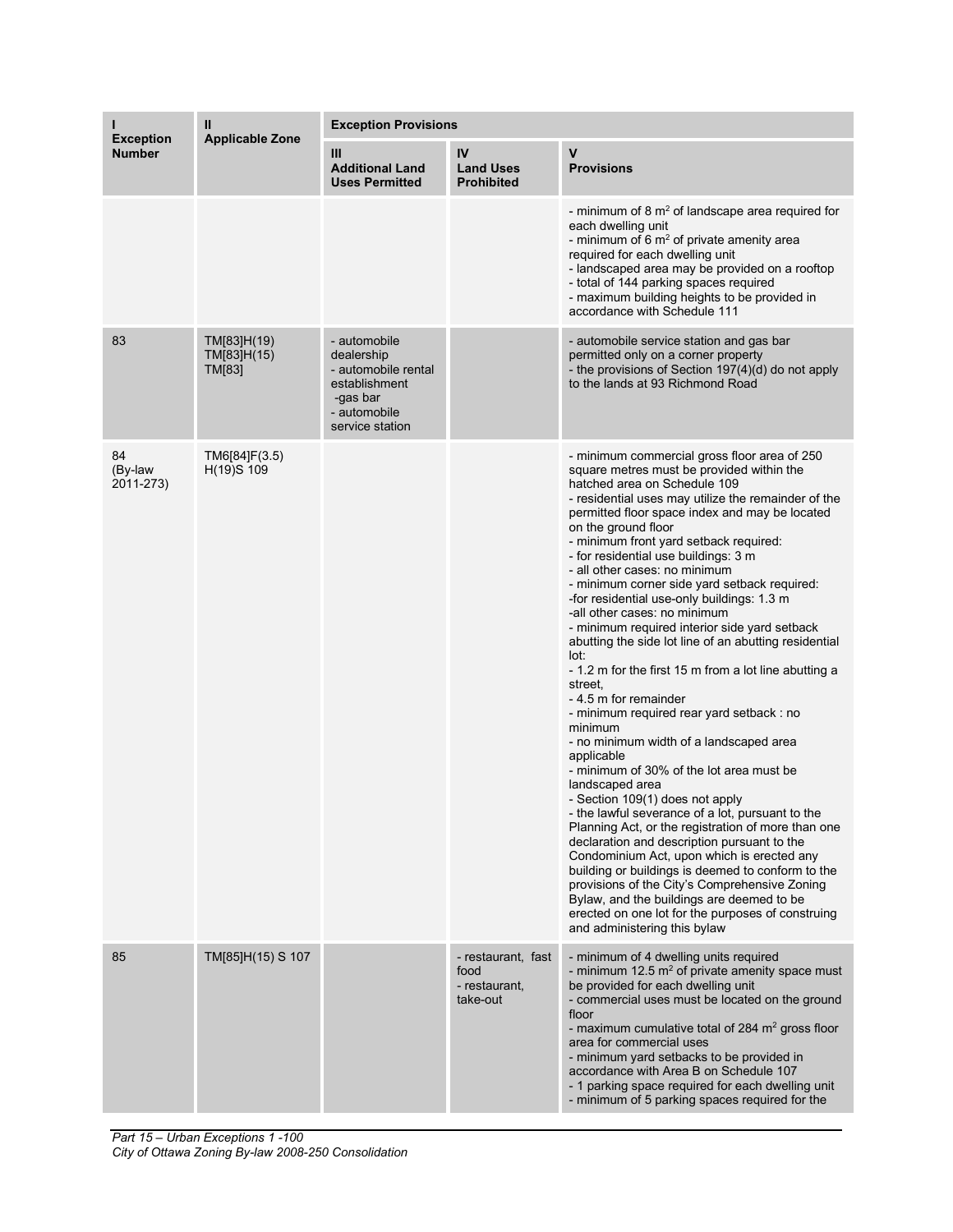| <b>Exception</b><br><b>Number</b> | Ш<br><b>Applicable Zone</b>      | <b>Exception Provisions</b>                          |                                             |                                                                                                                                                                                                                                                                                                                                                                                                                                                                                                                                                                                                                                                                                                                                                  |  |
|-----------------------------------|----------------------------------|------------------------------------------------------|---------------------------------------------|--------------------------------------------------------------------------------------------------------------------------------------------------------------------------------------------------------------------------------------------------------------------------------------------------------------------------------------------------------------------------------------------------------------------------------------------------------------------------------------------------------------------------------------------------------------------------------------------------------------------------------------------------------------------------------------------------------------------------------------------------|--|
|                                   |                                  | Ш<br><b>Additional Land</b><br><b>Uses Permitted</b> | IV<br><b>Land Uses</b><br><b>Prohibited</b> | $\mathbf v$<br><b>Provisions</b>                                                                                                                                                                                                                                                                                                                                                                                                                                                                                                                                                                                                                                                                                                                 |  |
|                                   |                                  |                                                      |                                             | commercial uses<br>- all required parking for uses in the abutting<br>TM[80] zone to be located in this zone<br>- minimum 3.6 m aisle width required for a<br>parking space with an angle of 0 to 55 degrees                                                                                                                                                                                                                                                                                                                                                                                                                                                                                                                                     |  |
| 86                                | TM[86] F(6.5)<br>H(67)<br>TM[86] | - hotel<br>- place of assembly                       |                                             | - lots 603 m2 in area or greater must be<br>developed as a mixed use, where the gross floor<br>area dedicated to commercial uses must not<br>exceed the gross floor area dedicated to<br>residential uses<br>- the following uses are limited to locations above<br>the ground floor: place of assembly, instructional<br>facility, recreational and athletic facility<br>- despite Section 54, restaurant, full-service<br>means a restaurant that sells, serves and<br>prepares on-site food and beverages to patrons<br>seated at tables, for consumption on the<br>premises.                                                                                                                                                                 |  |
| 87                                | TM[87]H(18)<br>R5C[87]           | - car wash<br>- gas bar                              |                                             | - McLeod Street to be considered the front lot line<br>- minimum 25% landscape area required<br>- parking may be located in any yard<br>- for a car wash, 8 queue spaces in a single<br>waiting line and 1 space for storage at the exit to<br>be provided<br>- defined waiting line and storage space are not<br>required                                                                                                                                                                                                                                                                                                                                                                                                                       |  |
| 88                                | TM6[88]F(3.0)<br>H(19)           |                                                      |                                             | - accessory parking lot and enclosed garbage<br>enclosure only are permitted within 9.3 m of the<br>southerly boundary of the zone<br>- minimum 6 m wide landscape area must be<br>provided along the southerly property line<br>- minimum 3 m wide landscape area must be<br>provided on the easterly property line<br>- amenity area must be provided for each<br>dwelling unit at the rate of 18.5 $m2$ per dwelling<br>unit one half of which must be provided as<br>uncovered outdoor amenity area                                                                                                                                                                                                                                          |  |
| 89                                | GM24[89]F(1.0)<br>H(25)          |                                                      |                                             | - required parking may be located in the adjacent<br>AM[52]F(1.0) zone<br>-the maximum gross leasable retail area is<br>$77,000 \text{ m}^2$<br>- the permitted gross leasable retail area means<br>the total area obtained by adding together the<br>area designed for retail tenant occupancy and<br>exclusive use, contained within the exterior of the<br>outside walls of the building at each floor or level<br>less any area used for storage purposes or<br>parking<br>- parking is to be calculated only on the basis of<br>the gross leasable retail area<br>-amusement centre, cinema, nightclub,<br>recreational and athletic facility, place of<br>assembly and theatre are excluded from the<br>calculation of gross leasable area |  |
| 90                                | GM24[90] -h<br>S 125             |                                                      |                                             | - maximum floor space index of 0.72 applies until<br>such time as the holding provisions are removed<br>- the "h" symbol will not be removed until the<br>owner has submitted a traffic study to City                                                                                                                                                                                                                                                                                                                                                                                                                                                                                                                                            |  |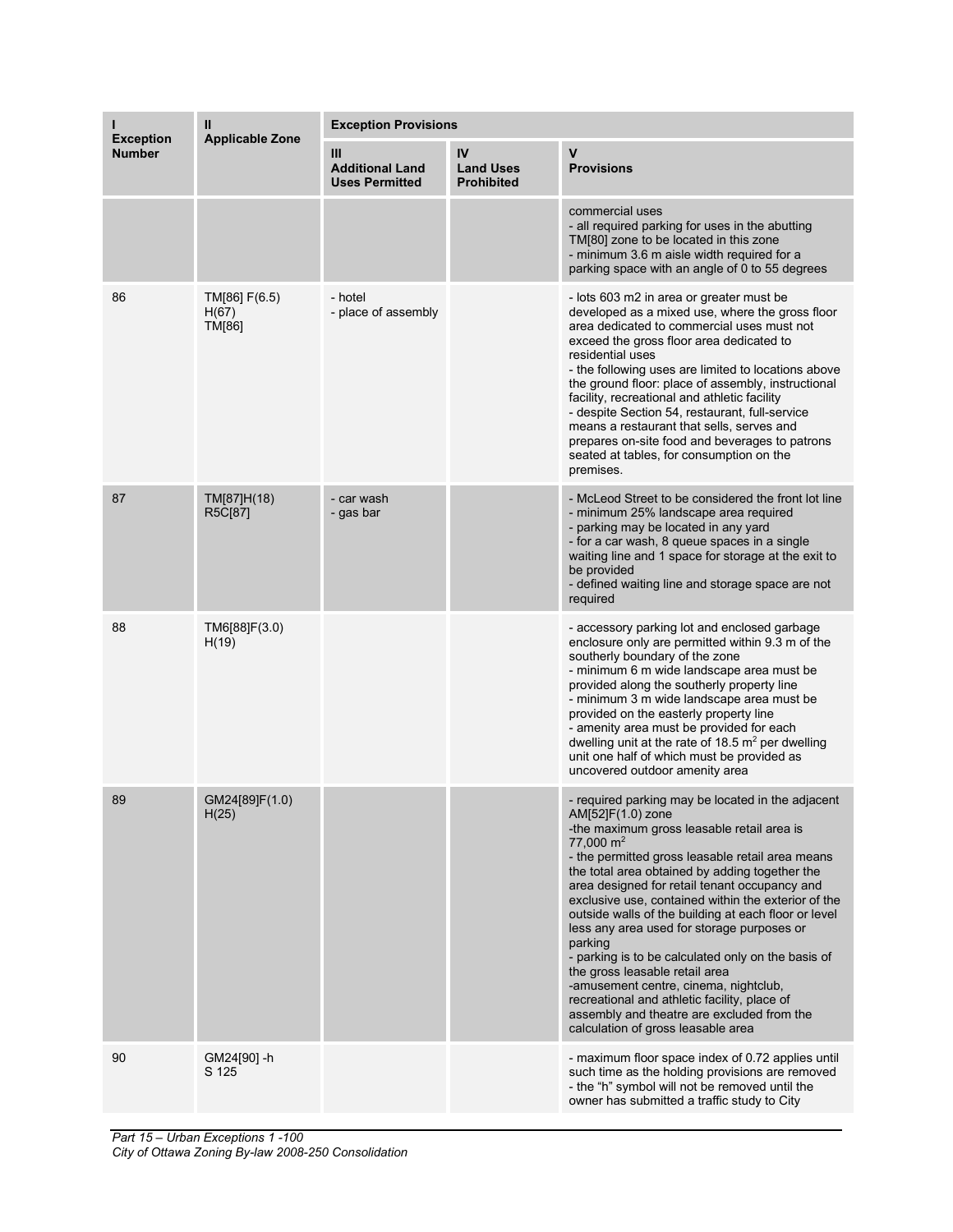| <b>Exception</b><br><b>Number</b>                 | $\mathbf{I}$<br><b>Applicable Zone</b> | <b>Exception Provisions</b>                          |                                             |                                                                                                                                                                                                                                                                                                                                                                                                                                                                                                                                                                                                                                                                                                                                                                                                                                                                                                                                                                                                                                                                                                                                                                                                                                                                                                                                                                                                                                                                                                            |  |
|---------------------------------------------------|----------------------------------------|------------------------------------------------------|---------------------------------------------|------------------------------------------------------------------------------------------------------------------------------------------------------------------------------------------------------------------------------------------------------------------------------------------------------------------------------------------------------------------------------------------------------------------------------------------------------------------------------------------------------------------------------------------------------------------------------------------------------------------------------------------------------------------------------------------------------------------------------------------------------------------------------------------------------------------------------------------------------------------------------------------------------------------------------------------------------------------------------------------------------------------------------------------------------------------------------------------------------------------------------------------------------------------------------------------------------------------------------------------------------------------------------------------------------------------------------------------------------------------------------------------------------------------------------------------------------------------------------------------------------------|--|
|                                                   |                                        | Ш<br><b>Additional Land</b><br><b>Uses Permitted</b> | IV<br><b>Land Uses</b><br><b>Prohibited</b> | $\mathbf v$<br><b>Provisions</b>                                                                                                                                                                                                                                                                                                                                                                                                                                                                                                                                                                                                                                                                                                                                                                                                                                                                                                                                                                                                                                                                                                                                                                                                                                                                                                                                                                                                                                                                           |  |
|                                                   |                                        |                                                      |                                             | Council that demonstrates that the road capacity<br>exists to the extent necessary to accommodate<br>the development of an additional 0.28 of floor<br>space index<br>- maximum 0.28 additional floor space index<br>permitted in Area C on Schedule 125 once<br>holding provisions removed<br>- additional floor space index must be for office<br>use only to a maximum $32,475$ m <sup>2</sup> gross leasable<br>area<br>- all non-residential uses must be located in the<br>same building<br>- maximum 70,000 $m2$ of gross leasable retail<br>area permitted<br>- the permitted gross leasable retail area means<br>the total retail area obtained by adding together<br>the area designed for tenant occupancy and<br>exclusive use, contained within the exterior of the<br>outside walls of the building at each floor or level<br>less any area used for storage purposes or<br>parking<br>- gross leasable retail area is to be used in the<br>calculation of the required parking<br>- floor area used for a community centre or day<br>care not to be included in the calculation of gross<br>floor area<br>- maximum of $9,000$ m <sup>2</sup> of floor area below grade<br>if used for storage not to be included in the<br>calculation of gross floor area<br>- the zone is to be considered as one lot for by-<br>law purposes<br>- minimum yards must be provided in accordance<br>with Schedule 125<br>- minimum 12% landscape area must be provided<br>in accordance with Schedule 125 |  |
| 91<br>(By-law<br>$2015 - 45$                      | Reserved for<br><b>Future Use</b>      |                                                      |                                             |                                                                                                                                                                                                                                                                                                                                                                                                                                                                                                                                                                                                                                                                                                                                                                                                                                                                                                                                                                                                                                                                                                                                                                                                                                                                                                                                                                                                                                                                                                            |  |
| 92<br>(By-law<br>2015-45)<br>(By-law<br>2012-334) | Reserved for<br><b>Future Use</b>      |                                                      |                                             |                                                                                                                                                                                                                                                                                                                                                                                                                                                                                                                                                                                                                                                                                                                                                                                                                                                                                                                                                                                                                                                                                                                                                                                                                                                                                                                                                                                                                                                                                                            |  |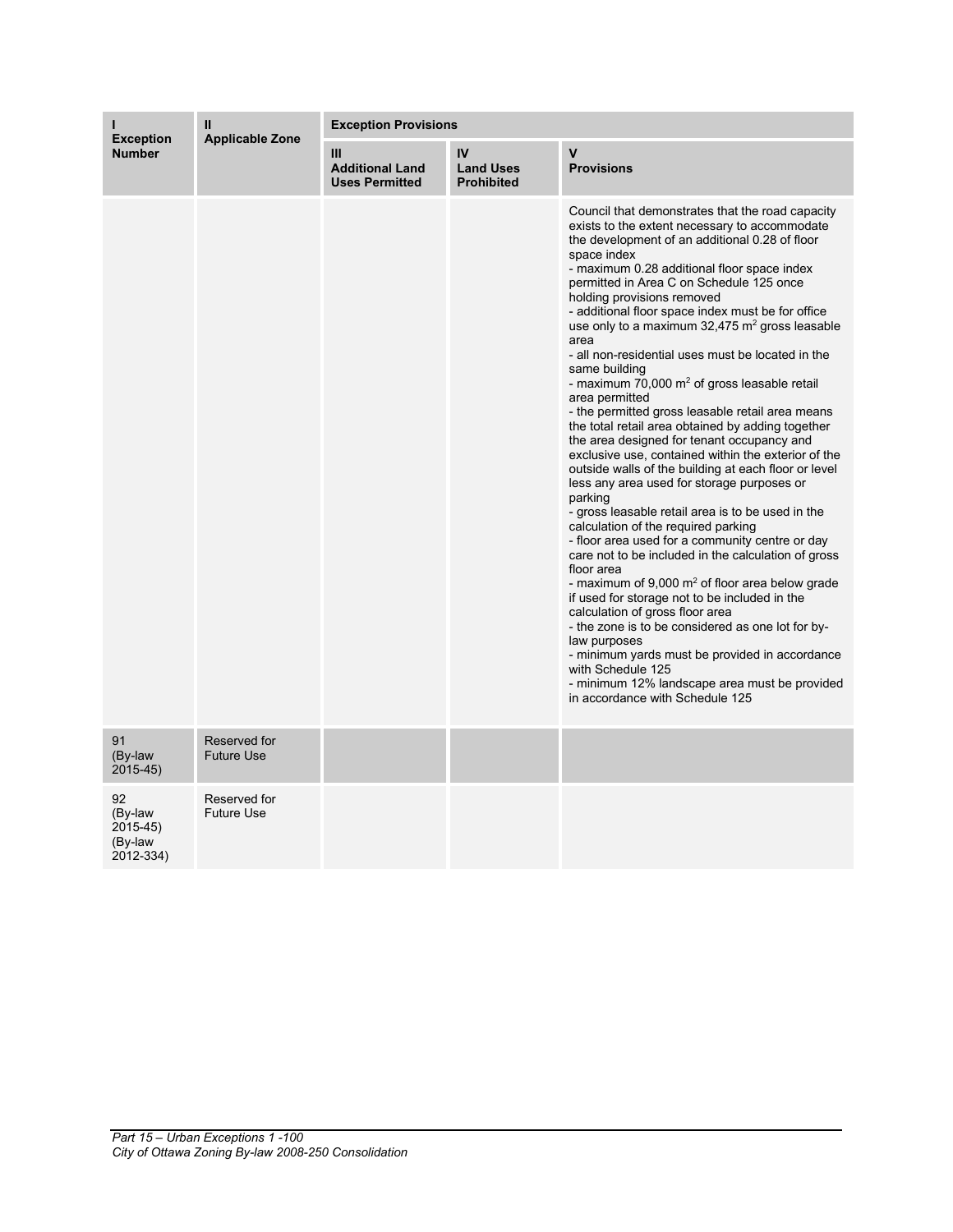| <b>Exception</b><br><b>Number</b> | Ш<br><b>Applicable Zone</b>                                 | <b>Exception Provisions</b>                          |                                                                                                                                                                                                                              |                                                                                                                                                                                                                                                                                                                                                                                                                                                                                                                                                                |  |
|-----------------------------------|-------------------------------------------------------------|------------------------------------------------------|------------------------------------------------------------------------------------------------------------------------------------------------------------------------------------------------------------------------------|----------------------------------------------------------------------------------------------------------------------------------------------------------------------------------------------------------------------------------------------------------------------------------------------------------------------------------------------------------------------------------------------------------------------------------------------------------------------------------------------------------------------------------------------------------------|--|
|                                   |                                                             | Ш<br><b>Additional Land</b><br><b>Uses Permitted</b> | IV<br><b>Land Uses</b><br><b>Prohibited</b>                                                                                                                                                                                  | V<br><b>Provisions</b>                                                                                                                                                                                                                                                                                                                                                                                                                                                                                                                                         |  |
| 93                                | TM[93]H(15)                                                 |                                                      |                                                                                                                                                                                                                              | - maximum 550 m2 gross floor area permitted for<br>medical facility<br>- maximum cumulative total of 915 m2 gross floor<br>area permitted for restaurant uses<br>- maximum cumulative total of 1,100 m2 gross<br>floor area permitted for a retail food store, retail<br>store use<br>- maximum 3,660 m2 of gross floor area<br>permitted for all non-residential uses<br>- 79 parking spaces are required for the non-<br>residential uses<br>- despite Section 197(1)(c) internal ground floor<br>uses without direct access to Bank Street are<br>permitted |  |
| 94                                | TM6[94]F(3.5)<br>H(19)S 131<br>TM6[94]F(1.75)<br>H(19)S 131 |                                                      |                                                                                                                                                                                                                              | - full floor space index may be used in Area A on<br>Schedule 131<br>- minimum yard setbacks required in accordance<br>with Schedule 131<br>- no restrictions on projections into required yards<br>- no parking or loading permitted in Area A on<br>Schedule 131<br>- no loading permitted in Area B on Schedule 131<br>- no visitor parking required for Area C on<br>Schedule 131                                                                                                                                                                          |  |
| 95<br>(By-law<br>2013-320)        | GM1[95]<br>GM1[95]F(1.0)<br>H(10)                           | - parking garage<br>- parking lot                    | apartment<br>building, mid-<br>high rise<br>- all commercial<br>uses except<br>diplomatic<br>mission and<br>office                                                                                                           |                                                                                                                                                                                                                                                                                                                                                                                                                                                                                                                                                                |  |
| 96<br>(By-law<br>2009-302)        | Multiple                                                    |                                                      | - all commercial<br>uses except<br>diplomatic<br>mission and<br>office                                                                                                                                                       |                                                                                                                                                                                                                                                                                                                                                                                                                                                                                                                                                                |  |
| 97<br>(By-law<br>2021-405)        | TM[97]H(15)                                                 |                                                      | all commercial<br>uses except:<br>- day care<br>- medical facility<br>- office<br>- personal<br>service business<br>- retail store<br>limited to<br>clothing store,<br>pharmacy, gift<br>shop, shoe store<br>or tobacco shop | -each store must have direct access to Bank<br>Street and only onto Bank Street<br>- no yard setback required along Monk Street                                                                                                                                                                                                                                                                                                                                                                                                                                |  |
| 98<br>(By-law<br>2009-392)        | TM2[98]<br>H(15)                                            |                                                      |                                                                                                                                                                                                                              | -minimum interior side yard abutting a residential<br>zone: 1.18m,<br>-minimum corner side yard: 0.5m,                                                                                                                                                                                                                                                                                                                                                                                                                                                         |  |